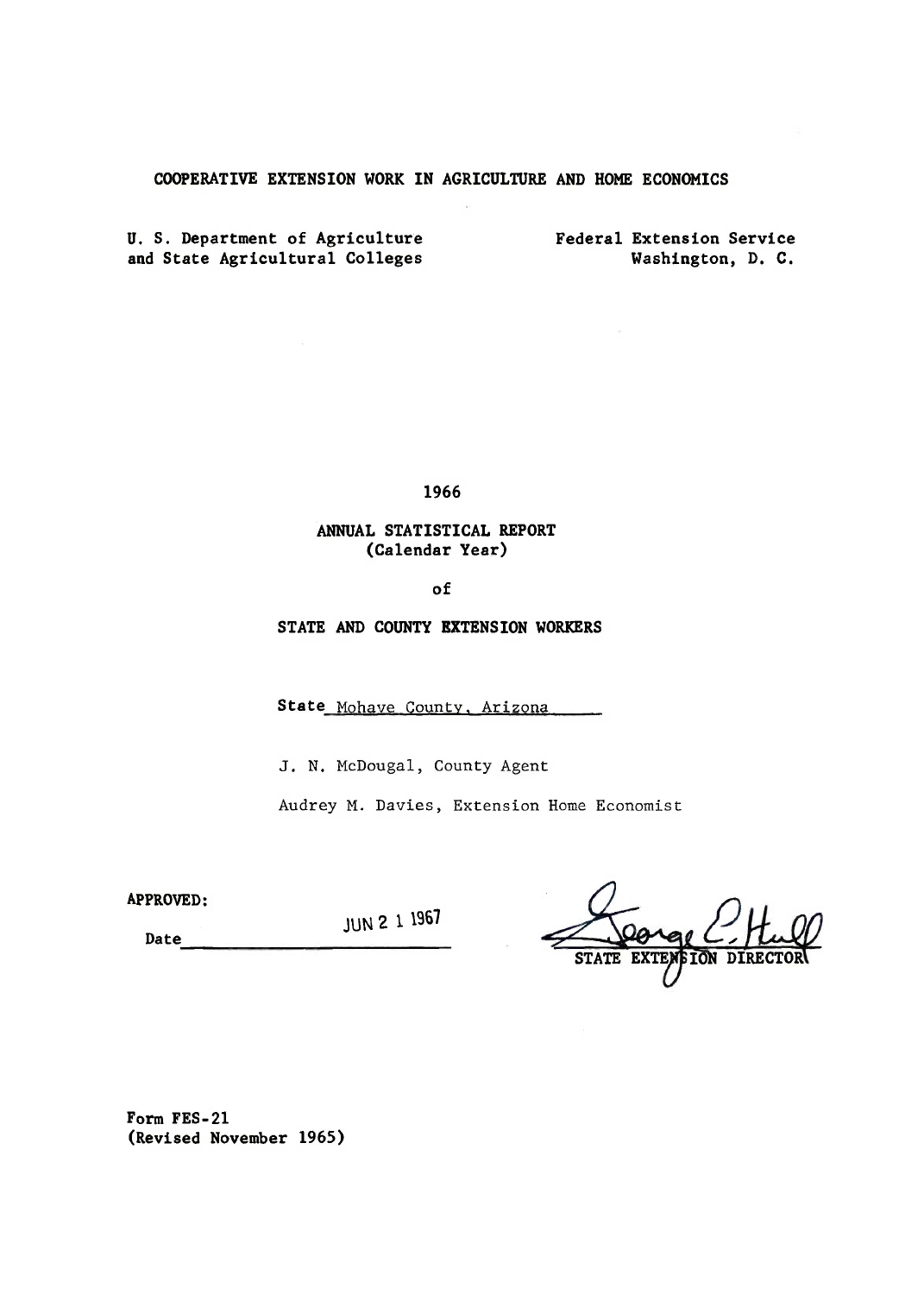"Summary of Extension Teaching Activities -- All Extension Workers

|                                                                                                                                                          |                |                | Number, by project       |                | areas      |                 |
|----------------------------------------------------------------------------------------------------------------------------------------------------------|----------------|----------------|--------------------------|----------------|------------|-----------------|
| Activities                                                                                                                                               | III            | N              | $\triangleright$         | $\overline{v}$ | <b>IIA</b> | Number<br>Total |
| Studies of problems and opportunities.<br>$\mathbf{I}$                                                                                                   |                |                |                          |                |            |                 |
| Field trials, tests, demonstrations.<br>$\ddot{\mathbf{r}}$                                                                                              | $\Box$         |                | $\overline{\phantom{0}}$ |                |            | 12              |
| families,<br>advice,<br>viduals,<br>information,<br>indi<br>Consultations providing<br>guidance on problems of<br>and farm operators.<br>$\dot{\bullet}$ | 1373           | 6 <sup>4</sup> | 731                      | 862            | 52         | 3064            |
| guidance,<br>and<br>Consultations providing information,<br>zations<br>advice on problems of organi<br>agencies.<br>$\ddot{4}$                           | 4              |                | S                        | $\Box$         | S          | 23              |
| Development<br>$\mathbf{a}_0$<br>Planni<br>Meetings of Extension<br>and other committees.<br>ທ່                                                          | Ē              |                | 5                        | 4              |            | $\overline{10}$ |
| ocal leaders<br>Meetings to train 1<br>Leader Training:<br>$\mathbf{A}$<br>è.                                                                            |                |                | m                        | 4              |            | 9               |
| leaders trained<br>Number of different<br>B.                                                                                                             |                |                | 34                       | 57             |            | 71              |
| nsion workers<br>which exte<br>presented information.<br>at<br>Other meetings<br>r.                                                                      | $\mathbf{L}^3$ |                | 26                       | 32             | ſ          | 78              |
| newspapers<br>ů,<br>1y<br>released direct<br>or magazines.<br>stories<br><b>News</b><br>$\dot{\circ}$                                                    | 4              |                | $\sigma$                 | 25             |            | 38              |
| public.<br>CO<br>Publications distributed<br>$\ddot{\boldsymbol{\delta}}$                                                                                | 2250           |                | 4526                     | $\frac{5}{5}$  |            | 6811            |
| pieces prepared<br>Number of different<br>Direct Mail:<br>$\mathbf{A}$<br>$\overline{10}$ .                                                              | 19             |                | 39                       | 22             |            | 80              |
| Number of pieces distributed<br>$\overline{B}$ .                                                                                                         | 1836           |                | 3467                     | 1689           |            | 6992            |
| in.<br>Radio broadcasts participated<br>11.                                                                                                              | ٣              |                | 33                       | നി             |            | $\overline{37}$ |
| q<br>Television broadcasts participated<br>12.                                                                                                           |                |                |                          |                |            |                 |
|                                                                                                                                                          |                |                |                          |                |            |                 |
|                                                                                                                                                          |                |                |                          |                |            |                 |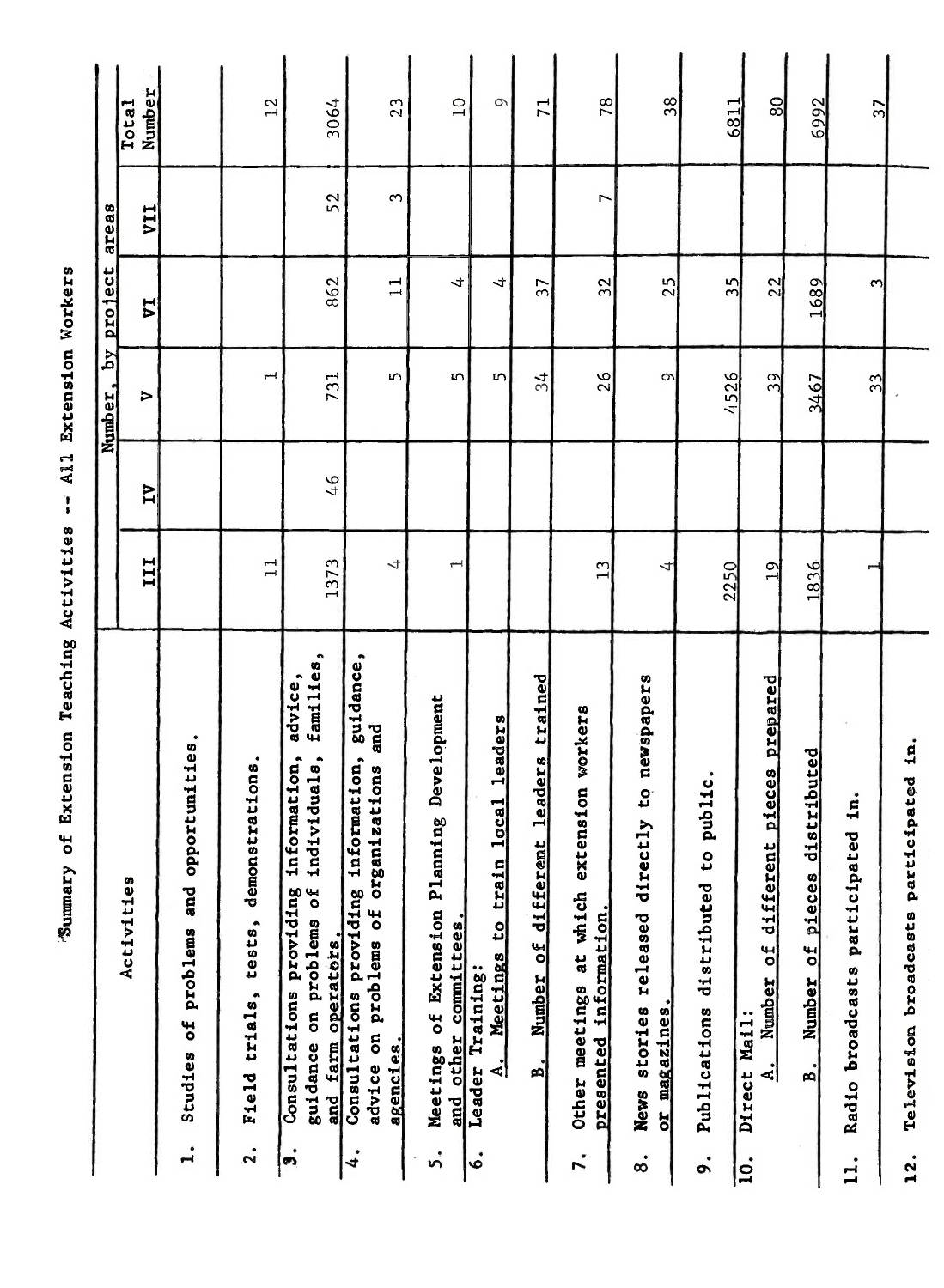$\mathbf{I}$ Interpretations -- Summary of Extension Teaching Activities<br>All Extension Workers made an ents teport to goe a term return of individual workers.<br>his extension work or to measure the efficiency of individual workers.

Activities are to be reported by project areas as follows:

- Project Area III Agricultural Production, Management and Natural Resource Development
- Marketing and Utilization of Farm Products Project Area IV
- Home Economics Project Area V

Project Area VI - 4-H Youth Development

Project Area VII - Resource Development and Public Affairs

- $\frac{1}{2}$  $\mathbf{R}$ eropriate project area column. Do not report  $\mathbf{R}$ than once if more than one individual staff member is involved. project area column.  $\ddot{ }$ 
	- Acport number of fitting column. If two or more members of extension<br>priate project area column. If two or more members of extension staff are involved follow rule on Number 1 above.  $\ddot{\phantom{a}}$
- Include all individual staff efforts to provide individuals with only once. Report number in appropriate project area column.  $\ddot{ }$
- and information to organizations and agencies both public and private.<br>Report number in appropriate project area column. Do not report more Include all individual staff efforts that provide advice, guidance than once if more than one individual staff member is involved.  $\ddot{ }$
- Report number of all extension planning development and other com-Project Area<br>Project Area<br>II - Area  $\sum_{i=1}^{n}$ project area column.  $\ddot{5}$ 
	-
- 
- $\vec{n}$  -- Summary of Extension  $\vec{r}$  -- Summary of Extension Teaching Activities -- $\begin{array}{ccc} \overline{a} & \overline{a} & \overline{b} & \overline{c} \\ \overline{a} & \overline{b} & \overline{c} & \overline{c} \end{array}$ France and the more important<br>teaching techniques used to reach the more important important in the more important is report to the more important member of  $\frac{10}{10}$ , where  $\frac{10}{10}$ , where  $\frac{10}{10}$ , where  $\frac{10}{1$ his extension workers. Workers the efficiency of the efficiency of the effects of the effects of the efficienc Activities are to be reported by project areas as follows: Agricultural Production, Management and Production, Management and Production, Ma Assura Aart Resource Development  $\mathbf{H}$  and  $\mathbf{H}$  are  $\mathbf{H}$  and  $\mathbf{H}$  are  $\mathbf{H}$   $\mathbf{H}$  and  $\mathbf{H}$  are  $\mathbf{H}$  are  $\mathbf{H}$  and  $\mathbf{H}$ Project Area V - Home Economics Project Area VI - 4-H Youth Development Project Area Views Affairs and Public Affairs 1. Include number of special studies of special studies or surveys made in the survey of the interest areas in<br>1. Include in each project areas in the survey of the interest areas in the interest areas in the interest are to a solving and solving problems of people or problems of people or problems of people or problems of people <br>The problems of people or problems of people or problems of people or problems of people or problems of people opportunities for extension work. It is a sense of the state of the state of the state of the state of the sta or county stated in the same stated in the same study of the same study of the same study of the same study of person have responsible the responsibility for the activity for the activity of the activity of the activity o<br>It. It is a complete a consider the activity of the activity of the activity of the activity of the activity o When e should be decided which one of the decidence which one of the decidence which one of the decident which<br>The decident which one of the decident which one of the decident which one of the decidence of the decidence o will report. Place number of special studies surveys in a proprietory of surveys in a proprietory in a propriet<br>Place of surveys in appropriate surveys in a proprietory in a proprietory in a proprietory in a proprietory in 2. Report number of field trials, tests and result demonstrations in appropriate project and column to the project and the project and the project and the project of the set of the set<br>I began to provide the project of the project of the set of the set of the set of the set of the set of the se staff ar involved following following following following following following following following for  $\sim$  $\frac{1}{2}$ 5. Include all individual state in provide in  $\frac{1}{2}$ guidance, advice and information, i.e., farm, home and other out-of-
	- $\begin{array}{ccc} \circ & \circ & \circ & \circ & \circ & \circ \end{array}$ accompany agents on field visits to individual homes or farms  $\mathcal{A}$ 
		-
- 
- as the basis for a broadcast is also to be reported. tion.
- Same as above. 12.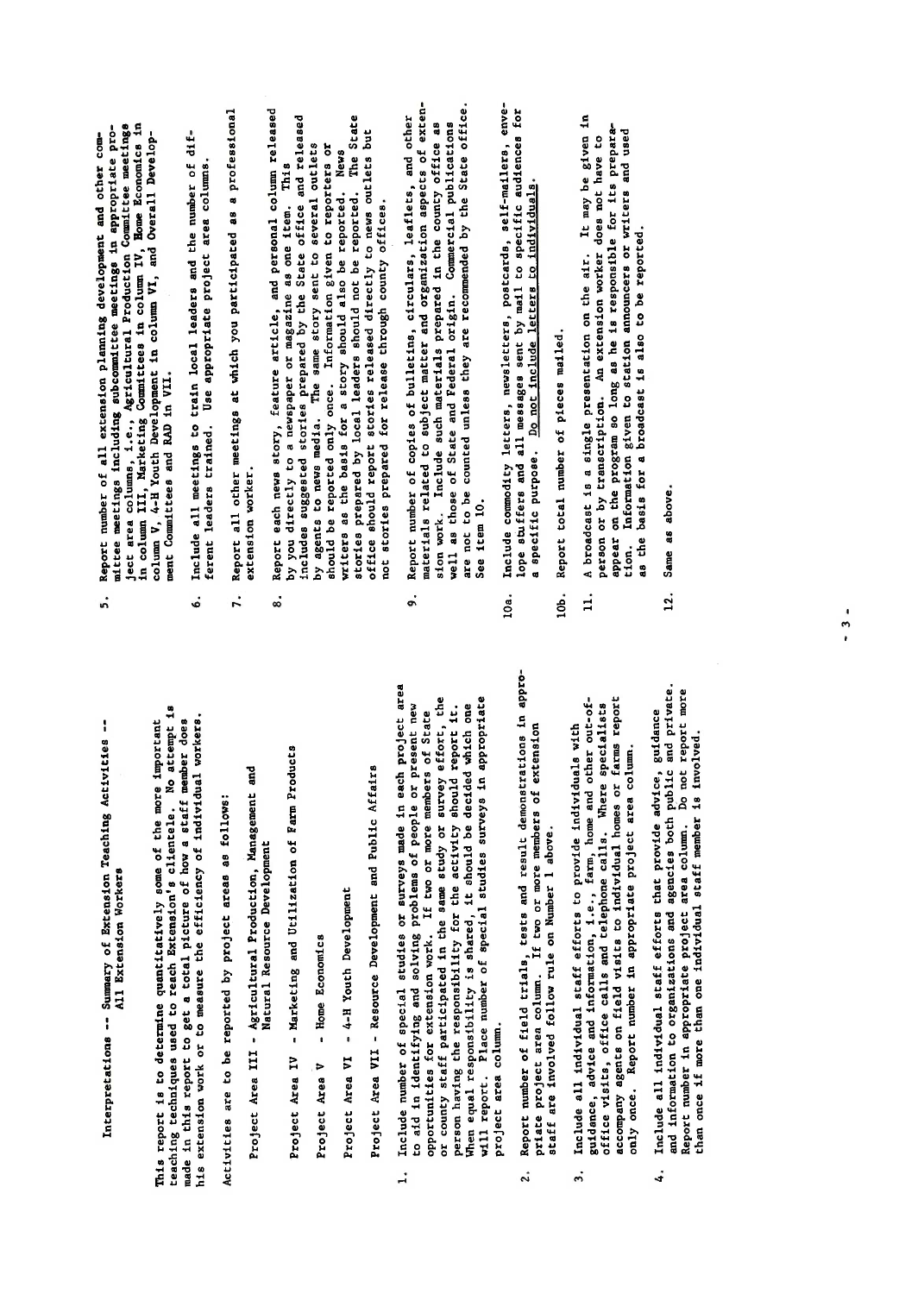|                   |                                                                                                                                                                                        | Days devoted<br>with adults | and/or youth<br>to work |
|-------------------|----------------------------------------------------------------------------------------------------------------------------------------------------------------------------------------|-----------------------------|-------------------------|
|                   | Helping people make decisions regarding:                                                                                                                                               | County and<br>area staff    | State staff             |
| $\vec{r}$         | farm<br>business organization, tenure and finance; and farm and home<br>Farm business, enterprise feasibility and combinations;<br>development.                                        | $\sim$                      |                         |
| $\mathbf{a}$      | programs.<br>government<br>other<br>grain and<br>feed<br>ACP, crop insurance,                                                                                                          |                             |                         |
| 3.                | and other pests with farm operators and handlers, including dealers,<br>weeds<br>insects,<br>disease,<br>animal<br>and<br>plant<br>Prevention and control of<br>custom operators, etc. | 32                          |                         |
| 4.                | Fertility, soil and water management.                                                                                                                                                  | $\mathbf{u}$                |                         |
| ທ່                | equipment and buildings.<br>aachinery,<br>$\frac{4}{\sigma}$<br>Selection, care and use                                                                                                | Ţ                           |                         |
| 。<br>。            | Selection, production and management of livestock, poultry and crops.                                                                                                                  | $\overline{6}$              |                         |
|                   | (part-time)<br>farmers<br>non-commercial<br>៩<br>All agricultural problems<br>and non-farm home owners.                                                                                | 35                          |                         |
| $\dot{\circ}$     | conservation projects.<br>other<br>and<br>forests<br>Development of watershed,<br>(Technical aspects.)                                                                                 |                             |                         |
| o.                | natural<br>against nuclear hazards,<br>stock<br>Protection of crops and live<br>disasters.                                                                                             |                             |                         |
| $\ddot{0}$ .      | aspects.)<br>(Technical<br>activities.<br>Income-producing recreational                                                                                                                |                             |                         |
|                   | employment of farm family.<br>for<br>Non-farm alternatives                                                                                                                             |                             |                         |
| $\overline{12}$ . | Cotton Growers, City Park Herbarium, Crop Reporting,<br>(identify) Reports.<br>Other                                                                                                   | m                           |                         |
|                   | Total man days                                                                                                                                                                         | 178                         |                         |

 $-4$   $-$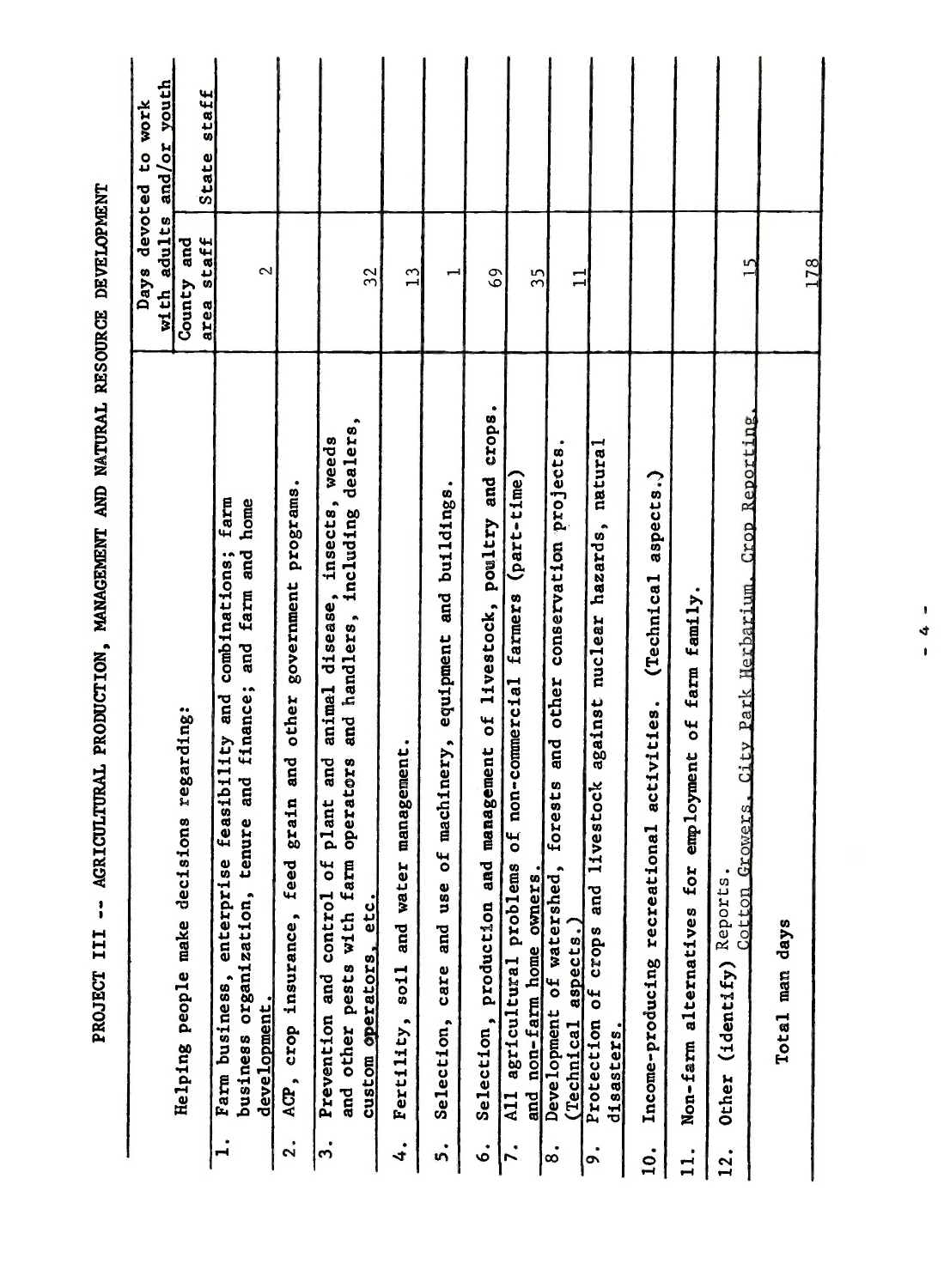Instructions for Project III -- Agricultural Production, Management and Natural Resource Development  $\mathbf{g}_{\text{max}} = \mathbf{g}_{\text{max}}$ All time devoted to work with adults and/or youth, including travel, should<br>be reported to the nearest whole day for each item listed. All Extension<br>staff members, both county and State, should report thair extension time<br>

- $\vec{P}$  density, irrigation and evaluation of water  $\vec{P}$  $\overline{5}$ should also include the used to provide the use of  $\overline{5}$ physical condition of soils, use of mulches as straw or mulches straw or mulches straighted straighted straigh plastic), manures, crop reSidues, winter cover crops, green manures, minimum tillage, vertical mulching, crop rotations, and supplying  $\frac{1}{2}$  and summer fallows, and summer fallowing. (Work of the type with rural and urban non-this type with rural and urban nonnome development work.  $\ddot{ }$ 
	- encourage conservation and provide insurance protection.  $\overline{2}$ .
- $\ddot{3}$
- $\mathbf{i}$ sti $\mathbf{j}$ explaining the use of soil and plant tissue testing, working out sugveys as they relate to soil productivity and adaptation of soil and crop production, developing materials and guides, demonstrating and  $12.6$  County state time spent on all other aspects of  $\overline{a}$ county work in this project area not included in the above items.  $\begin{array}{c}\n 0 \text{ if } n \neq n \text{ if } n \neq n \text{ if } n \neq n \end{array}$ in this project such as administration, supervision, information ser- $\vec{z}$  etc. that can not be above items. reported in item 7.) 4.
- Instructions for Project III -- Agricultural Production, Management and Include all time devoted to obtaining information, planning, preparing<br>and presenting programs or assistance to individuals or groups on all<br>subjects pertaining to the sr. rendering leagh, planes adjustment, pertain<br>format
	-
	- to be reported in item 7.
	- Include all time spent on conservation practices, such as contouring,<br>terracing, range and grassland management, and residue management<br>of ractices done primarily for the purpluse of conserving soil and water<br>of ractices d All time devoted to work with a search with a should be a should be a should be a should be a should be a shou<br>All the should travel to what with a should be a should be a should be a should be a should be a should be a s  $\begin{bmatrix} 0 & \frac{1}{2} & \frac{1}{2} & \frac{1}{2} & \frac{1}{2} & \frac{1}{2} & \frac{1}{2} & \frac{1}{2} & \frac{1}{2} & \frac{1}{2} & \frac{1}{2} & \frac{1}{2} & \frac{1}{2} & \frac{1}{2} & \frac{1}{2} & \frac{1}{2} & \frac{1}{2} & \frac{1}{2} & \frac{1}{2} & \frac{1}{2} & \frac{1}{2} & \frac{1}{2} & \frac{1}{2} & \frac{1}{2} & \frac{1}{2} & \frac{1}{2} & \frac{1}{2} & \frac{$ staff members, both county and States, should report the should report the should report the should report the<br>Show their extension time the should report the should report that the should report that the should report th devoted to the support of Project III program effort under a project in the support of Project II project item<br>The support of Project II project items in the support of the support of the support of the support of the sup in this section of the report of the report of the report of the report of the report of the report of the rep only the days devoted to extra devoted to extension the parttime extension should represent the showld report the unit of the unit of the under approximate items. 1. Include time spent on assisting farmers to calculate the income potential of farmers; and planning of farmers and planning of farmers and planning and planning and planning and pl<br>Beginning and planning and planning and planning and planning and planning and planning and planning and plann  $\overline{a}$  so sources as the sources of farming such aspects of  $\overline{a}$  as  $\overline{a}$  as  $\overline{a}$  as  $\overline{a}$  as  $\overline{a}$  as  $\overline{a}$  as  $\overline{a}$  as  $\overline{a}$  as  $\overline{a}$  as  $\overline{a}$  as  $\overline{a}$  as  $\overline{a}$  as  $\overline{a}$  as  $\over$ the use of "outlook" in making and in making farm-business decisions; keeping, summarizing, analyzing and using farm records; obtaining credit and using credit and capital resources for the capital resources for  $\frac{1}{2}$ farm business; various arrangements of the arrangements of the arrangements of the arrangements of the contract leasing and contractual arrangements; locating and appraising farms for rental or purchase; farm labor and efficient work methods; assisted work methods; assisted work methods; a<br>Efficient work methods; assisted work methods; assisted work methods; assisted work methods; assisted work met ance with income tax and legal aspects of the legal aspects of the legal aspects of the legal of the legal of decisions; development of the plans of the plans of both short- and longfor the total farmers; and the management; and the management; and the management; and the management; and the 2. Include time devoted to assisting people develop an understanding of the provincial provisions of and the alternatives and the alternatives and the alternatives and the alternativ to the manual government produces and all government produces and all government products and all government p<br>The manual products and all government products and all government products and all government products and al tion of a gradies, agricultural commodities, and a gradient use of a gradient use of a gradient use of a gradi encourage conservation and provide insurance insurance provide insurance provided in a providence protection. 3. Include time spent in identification, prevention and control of plant and and and parasites and parasites and pests on the pests of the pests of the pests of the person of the person on the person of the person of the person of the person of the person of the person of the person of the pers farms. Also include time spent on spent on safe use of personal personal personal personal personal personal p  $\frac{1}{2}$ ricultural chemicals and on organized pest and disease era and disease era disease era disease era programs. (Work of this type with rural and urban non-
	- 4. Include all time devoted to such items as explaining use of soil sur-
- 
- of non-farm employment, participation with farm families and local groups in creating new sources of non-farm income, and encouraging farm families to consider their alternatives between farm and non- $\mathbf{u}$ 11. Include time spent on discussing the possibilities of various sources
- $\mathbf{r}$  include all time devoted to obtaining information, planning, planning, planning, planning, preparing, planning, planning, planning, planning, planning, planning, planning, planning, planning, planning, planning,  $\frac{d}{dt}$  bresht programs or assistance to individuals or groups or groups or groups of  $t$  $\mathbf{S}$  by the selection, and plans, adjustment, plans, adjustment, perf $f^{\prime}$  and use of farm power maintenance, repair, repair, repair, respectively.  $\begin{array}{c} 0.9666 \ \text{m} \end{array}$  and safety are later as it relates to  $\begin{array}{c} 0.9666 \ \text{m} \end{array}$  $t^2$  commercial farm operation.  $\frac{1}{2}$  including all time spent on  $\frac{1}{2}$  $\lim_{\substack{n \to \infty}} \frac{a_n}{n}$ livestock and livestock products, dairy and poultry.  $7.711$   $2.51$   $2.51$   $2.51$   $2.51$   $2.51$   $2.51$   $2.51$   $2.51$   $2.51$   $2.51$   $2.51$   $2.51$   $2.51$   $2.51$   $2.51$   $2.51$   $2.51$   $2.51$   $2.51$   $2.51$   $2.51$   $2.51$   $2.51$   $2.51$   $2.51$   $2.51$   $2.51$   $2.51$   $2.51$   $2.51$   $2.$  $\vec{a}$  as home beautification, use of insection, use of insection, use of  $\vec{a}$ ticides, herbicides and other pesticides in and around the home, work  $\frac{d}{d}$  greenskeepers, caretakers of cemeteries,  $\frac{d}{d}$ officials on vegetative cover for roadsides stabilization, etc.  $8.18660$  $\frac{1}{2}$  and  $\frac{1}{2}$  and  $\frac{1}{2}$  and  $\frac{1}{2}$  and  $\frac{1}{2}$  and  $\frac{1}{2}$  and  $\frac{1}{2}$  and  $\frac{1}{2}$  and  $\frac{1}{2}$  and  $\frac{1}{2}$  and  $\frac{1}{2}$  and  $\frac{1}{2}$  and  $\frac{1}{2}$  and  $\frac{1}{2}$  and  $\frac{1}{2}$  and  $\frac{1}{2}$  a practices done primarily for the purpose of conserving soil and water  $\begin{bmatrix} 0 & 0 & 0 \\ 0 & 0 & 0 \\ 0 & 0 & 0 \end{bmatrix}$  $\frac{a}{b}$  and  $\frac{a}{b}$  as well as well as  $\frac{a}{b}$  $p$  production with producers. (Do not include work do not include work do not include work  $p$  $r_{\rm c}$  and  $r_{\rm c}$  and 7 above.  $\frac{9.16}{2.5}$  becomes all time devoted to educations with  $\frac{1}{2}$  $\frac{1}{2}$  the crops and livestock from nuclear hazards, floods, tor- $\frac{1}{2}$  in the state and other natural hazards. Rural Civilians and other natural civilians  $\frac{1}{2}$  $\begin{array}{c}\n\bullet \\
\bullet \\
\bullet \\
\bullet\n\end{array}$  in regard to protecting crops and livestock from  $\begin{array}{c}\n\bullet \\
\bullet \\
\bullet \\
\bullet\n\end{array}$  $\mathbf{f}$  radiation should be reported here. Other farm safety works works are safety works works works as  $\mathbf{f}$  $\mathbf{B} \neq \mathbf{B}$  and a one-derivative.  $10.5$   $\frac{10.5}{0.5}$   $\frac{10.5}{0.5}$   $\frac{10.5}{0.5}$   $\frac{10.5}{0.5}$   $\frac{10.5}{0.5}$  $\tilde{\mathbf{c}}$ developing resources for income-producing recreation enterprises such as  $\tilde{\mathbf{c}}$  $\frac{1}{2}$  is the contraction business, seeding a farm vacation business, seeding  $\frac{1}{2}$ recommendations for <sup>a</sup> fee fishing pond area, and <sup>a</sup> resource ana1Y8is  $\sim$   $\sim$   $\sim$   $\sim$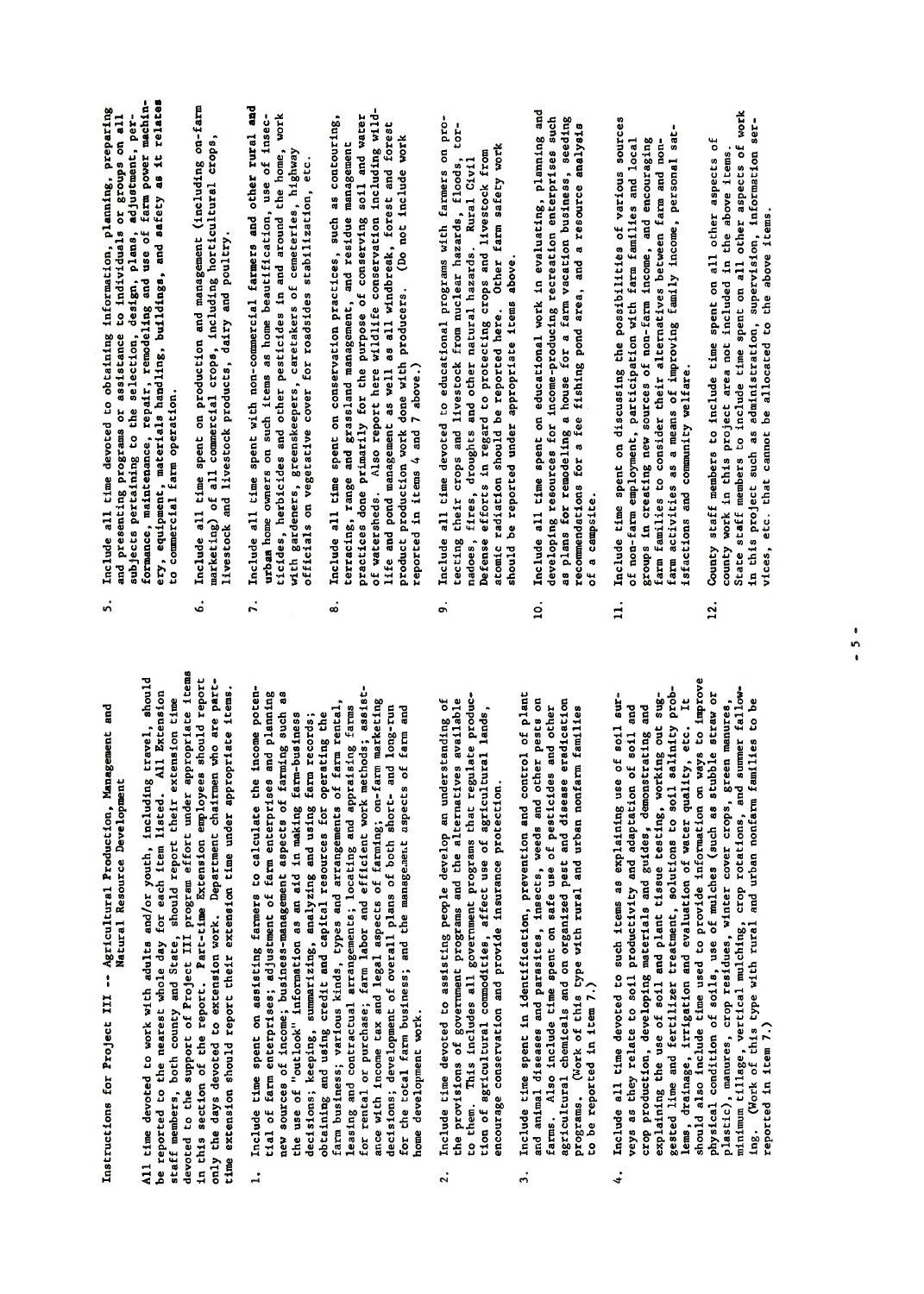|               |                                                                                                                                |             | Days devoted to work |
|---------------|--------------------------------------------------------------------------------------------------------------------------------|-------------|----------------------|
|               |                                                                                                                                | with adults | and/or youth         |
|               | Helping people make decisions regarding:                                                                                       | County and  |                      |
|               |                                                                                                                                | area staff  | State Staff          |
|               | market.<br>What, when, where, how to                                                                                           | 2           |                      |
| $\mathbf{S}$  | products.<br>Grading, packing, storing                                                                                         |             |                      |
| ຕໍ            | and use of organizations and facilities for<br>effective buying, processing and marketing.<br>Understanding, development       | $\infty$    |                      |
| 4.            | Improving efficiency of processing, marketing and supply firms.                                                                |             |                      |
| 5.            | Understanding marketing orders, regulations and services.                                                                      |             |                      |
| ه.<br>ف       | Purchase of agricultural products at retail considering supply,<br>services and related factors.<br>price, quantity, marketing |             |                      |
| 7.            | Maintaining quality of agricultural products throughout<br>marketing.                                                          |             |                      |
| $\dot{\circ}$ | Other (specify)                                                                                                                |             |                      |
|               | Total man-days                                                                                                                 |             |                      |
|               |                                                                                                                                |             |                      |

PROJECT IV -- MARKETING AND UTILIZATION OF FARM PRODUCTS

 $\ddot{\phantom{0}}$ 

 $-6 -$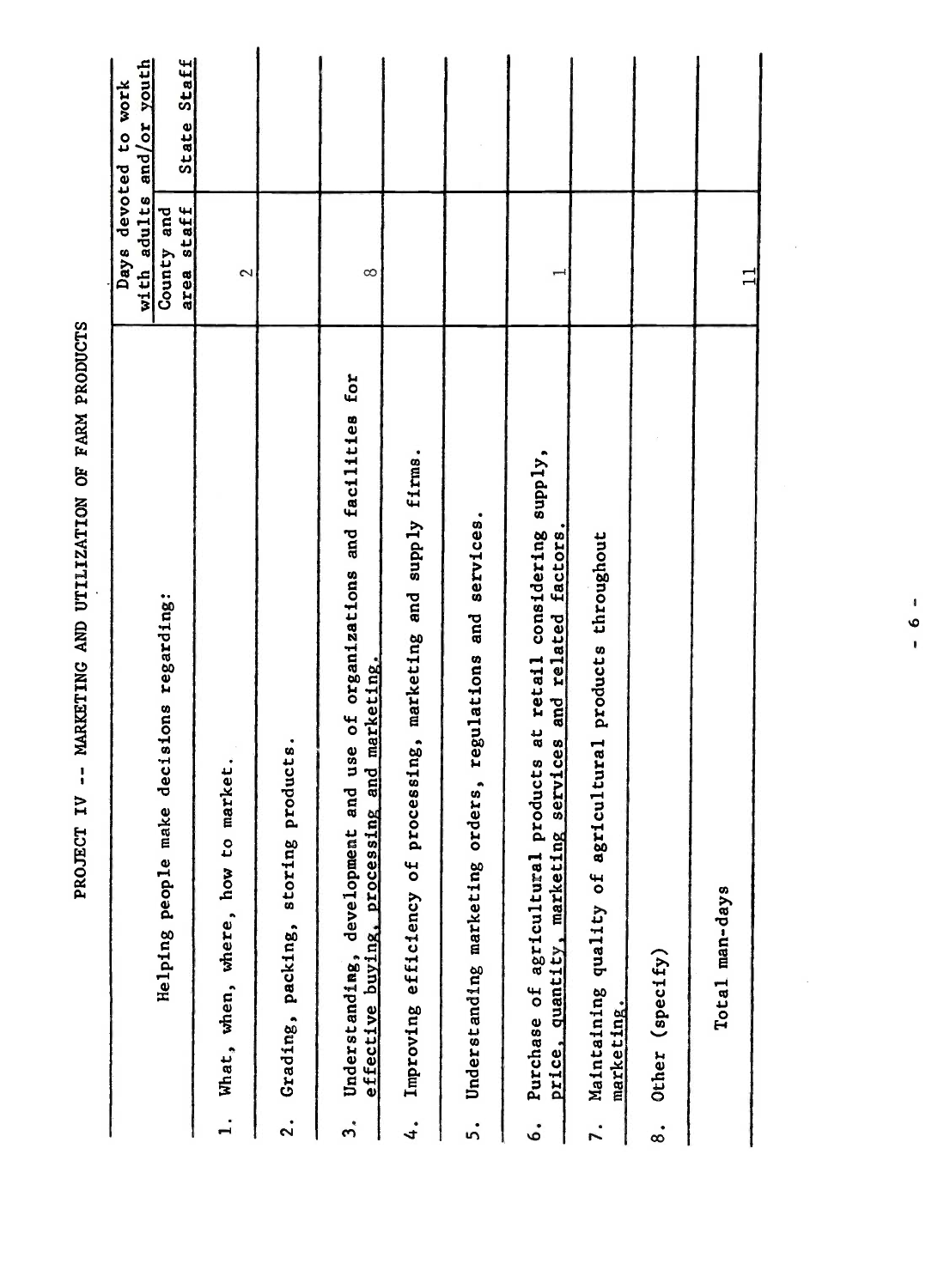Instructions for Project IV -- Marketing and Utilization of Farm Products

All time devoted to work with adults and/or youth, including travel, should be reported to the nearest this section of the report.

Instructions for  $P$  --  $M$  --  $M$  --  $M$  --  $M$  --  $M$  --  $M$  --  $M$  --  $M$  --  $M$  --  $M$  --  $M$  --  $M$  --  $M$  --  $M$  --  $M$  --  $M$  --  $M$  --  $M$  --  $M$  --  $M$  --  $M$  --  $M$  --  $M$  --  $M$  --  $M$  --  $M$  --  $M$  --  $M$  - whole day for each item listed. All Extension staff members, both county and State,should report<br>their extension time devoted to the support of Project IV program effort under appropriate items in<br>this section of the repor All time devoted to and-original with a should be reported to the nearest of the nearest of the nearest of the<br>
Including travel, should be reported to the nearest of the nearest of the nearest of the nearest of the neares  $\mathbb{R}$  decreases the members of  $\mathbb{R}$  and  $\mathbb{R}$  and  $\mathbb{R}$  and  $\mathbb{R}$  and  $\mathbb{R}$  and  $\mathbb{R}$  and  $\mathbb{R}$  and  $\mathbb{R}$  and  $\mathbb{R}$  and  $\mathbb{R}$  and  $\mathbb{R}$  are points of  $\mathbb{R}$  and  $\mathbb{R}$  and  $\mathbb{R}$ the support of the support of Project IV project IV project IV project IV project IV project in the support un<br>The support of Project IV project in the support under a project in the support of the support of the support  $\begin{bmatrix} 1 & 1 \\ 0 & 0 \end{bmatrix}$  section of  $\begin{bmatrix} 1 & 0 \\ 0 & 1 \end{bmatrix}$ Marketing and Utilization includes the services and activities connected with changing the form of goods and moving them from producer to consumer. It incorporates the economic and technical considerations in the assembly, processing and distribution of agricultural products, and of farm supplies and estervices. It is included as included and grading, the such function and grading, price  $\frac{1}{2}$  in the storage, price  $\frac{1}{2}$  in the such function, storage, price  $\frac{1}{2}$  in the such function, storage, price  $\frac{1}{2$ financing, risk-bearing, development of new and improved products and processes, advertising and promotion. These functions may be performed by various interests in the performance of the performance in the per<br>The performance in the performance in the performance in the performance in the performance in the performance ing and handling cooperatives, assemblers, processors, brokers, wholesalers, retailers and consumers. Items 1 through 6 are self-explanatory.  $\begin{array}{ccc} \texttt{u} & \texttt{v} & \texttt{v} & \texttt{v} & \texttt{v} \\ \texttt{v} & \texttt{v} & \texttt{v} & \texttt{v} & \texttt{v} & \texttt{v} \\ \texttt{v} & \texttt{v} & \texttt{v} & \texttt{v} & \texttt{v} & \texttt{v} \\ \texttt{v} & \texttt{v} & \texttt{v} & \texttt{v} & \texttt{v} & \texttt{v} \end{array}$  $\begin{bmatrix} 1 & 0 & 0 & 0 \\ 0 & 0 & 0 & 0 \\ 0 & 0 & 0 & 0 \\ 0 & 0 & 0 & 0 \end{bmatrix}$ fibers, and to the prevention of losses from damage and deterioration to animals and animal products Item 8. County staff members to include time spent on all other aspects of county work in this proincluded included in the above items. State state state state state state state in the above items. State spen<br>The above it members to include the spent on all other spent on all other spent on all other spent on all othe as a spectrum of work in this project such as a supervision, information, information,  $\frac{1}{2}$  is  $\frac{1}{2}$  information,  $\frac{1}{2}$  in  $\frac{1}{2}$  in  $\frac{1}{2}$  in  $\frac{1}{2}$  is  $\frac{1}{2}$  in  $\frac{1}{2}$  in  $\frac{1}{2}$  in  $\frac{1}{2$ cannot be a sense item annual annual annual annual annual annual annual annual annual annual annual annual ann<br>Legendature in the annual annual annual annual annual annual annual annual annual annual annual annual annual motion.

Items 1 through 6 are self-explanatory.

during marketing.

cannot be allocated to the above items.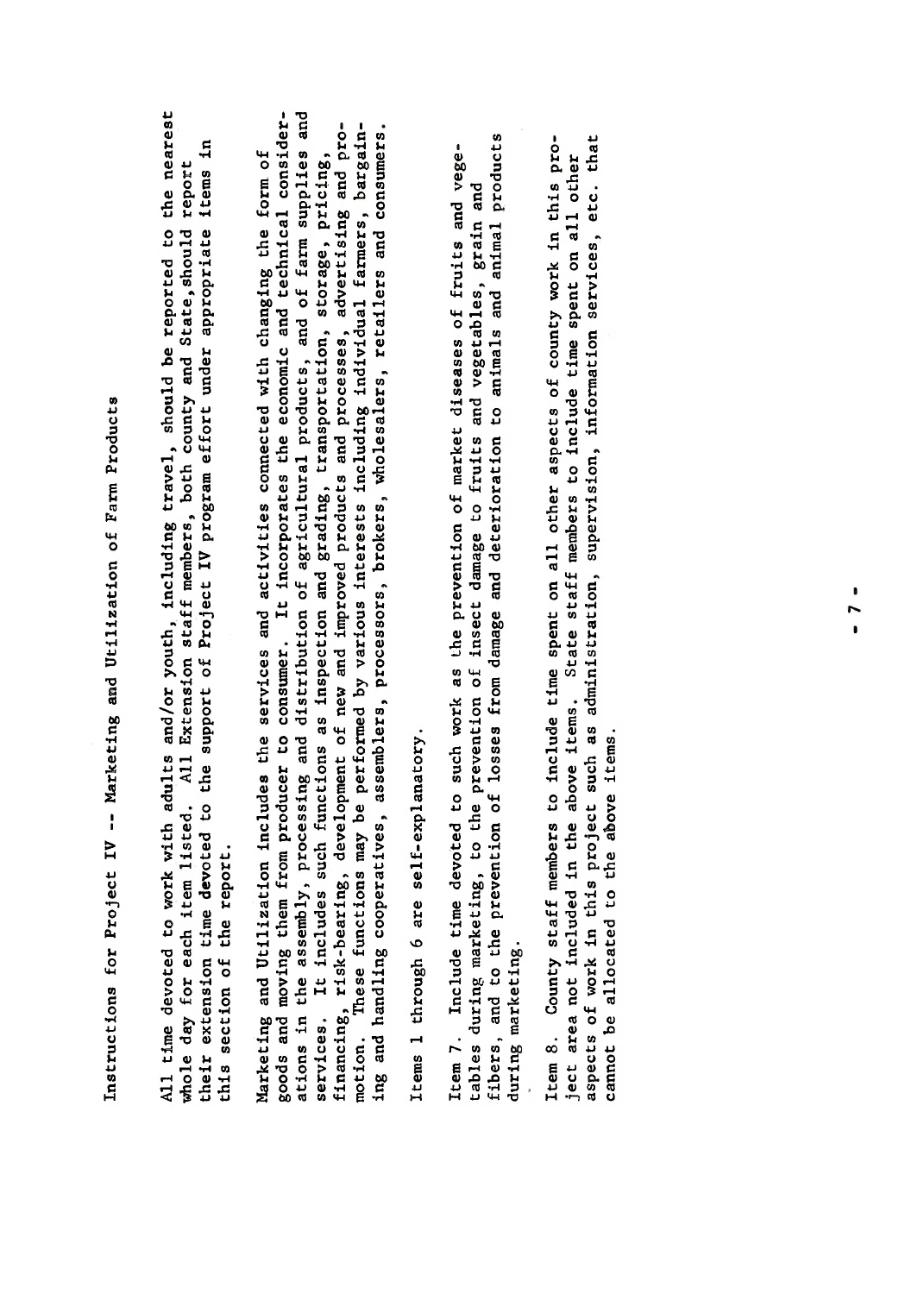|               |                                                                                                               | with adults     | and/or youth<br>Days devoted to work |
|---------------|---------------------------------------------------------------------------------------------------------------|-----------------|--------------------------------------|
|               | regarding:<br>Helping people make decisions                                                                   | County and      |                                      |
|               |                                                                                                               | area staff      | State staff                          |
| $\mathbf{I}$  | Foods and nutrition.                                                                                          | 36              |                                      |
| $\ddot{2}$    | Clothing and textiles.                                                                                        | 47              |                                      |
| $\ddot{ }$    | equipment.<br>including household<br>Housing,                                                                 | $\overline{15}$ |                                      |
| 4.            | household furnishings.<br>$\mathfrak{b}$<br>Selection, care and use                                           | $\overline{10}$ |                                      |
| ທໍ            | evelopment.<br>σ<br>Human relations and child                                                                 | œ               |                                      |
| $\dot{\circ}$ | establishment of production, sales or family-<br>centered business.<br>$\frac{1}{4}$<br>Home industry         |                 |                                      |
| 7.            | and<br>economics, management<br>efficient use of time, money and energy).<br>Home management (includes family | $\overline{a}$  |                                      |
| $\dot{\circ}$ | "Family Preparedness."<br>Civil defense                                                                       | m               |                                      |
| o.            | safety.<br>Health and physical fitness,                                                                       | ø               |                                      |
| 10.           | Club Organization, reports, AHEA,<br>Conf., Homemakers Tea.<br>Other (identify). Homemaker<br>T.& C.L.        | 28              |                                      |
|               | Total man days                                                                                                | 169             |                                      |
|               | D<br>∞<br>$\bullet$                                                                                           |                 |                                      |
|               |                                                                                                               |                 |                                      |
|               |                                                                                                               |                 |                                      |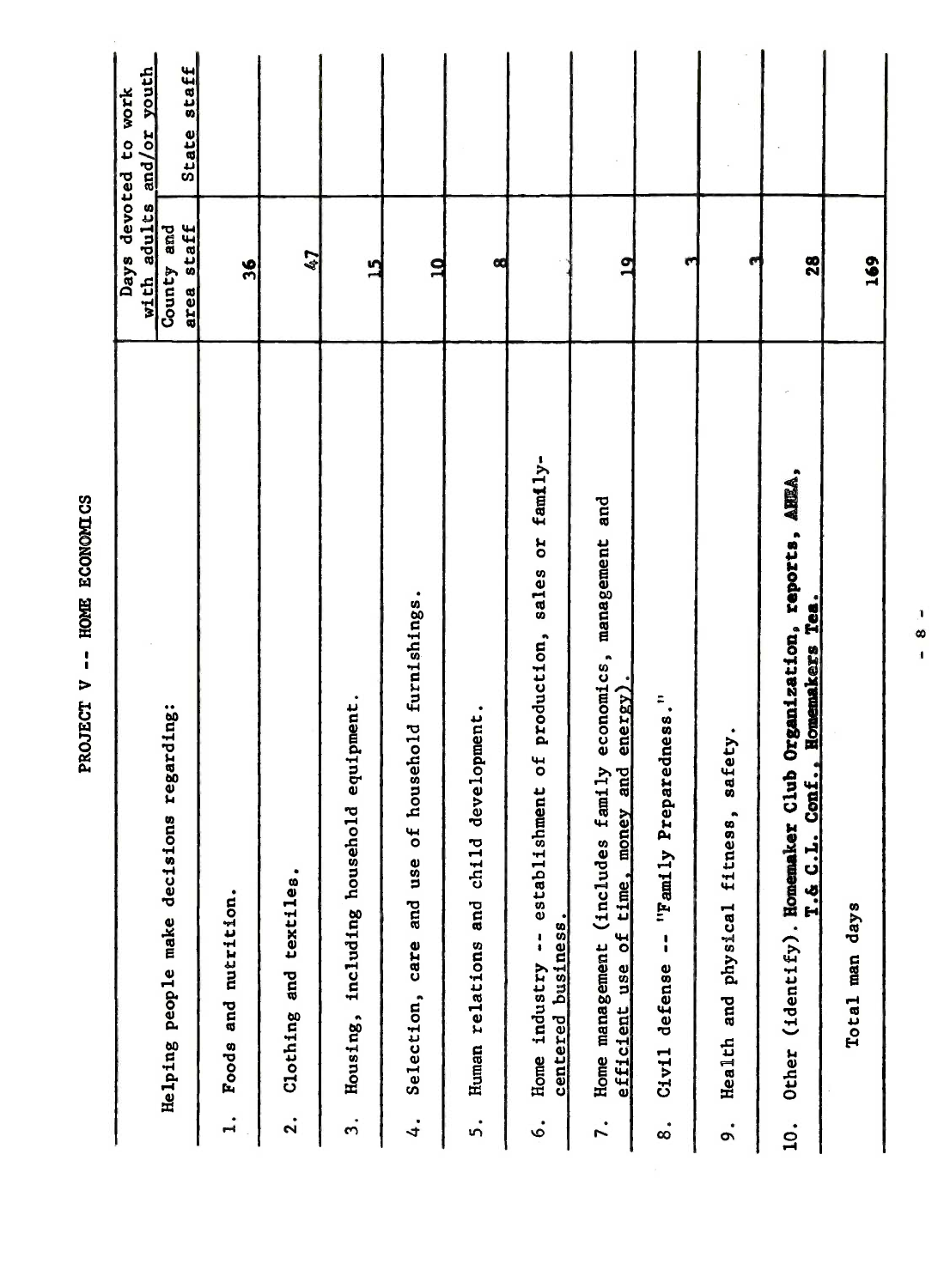Instructions for Project V -- Home Economics

time devoted to work with adults and/or youth, including travel, appropriate items in this section of the report.  $\overline{41}$ 

economics under the appropriate items enumerated.

- should be reported to the nearest whole day for each item listed. All Extension staff members, both county and State, should report their<br>extension time devoted to the aupport of project V program effort under<br>extension ti 6. Include time spent on selecting items to be produced, setting standards, locating markets, record-keeping in connection with  $\frac{1}{n}$  with  $\frac{1}{n}$   $\frac{1}{n}$   $\frac{1}{n}$   $\frac{1}{n}$   $\frac{1}{n}$   $\frac{1}{n}$   $\frac{1}{n}$   $\frac{1}{n}$   $\frac{1}{n}$   $\frac{1}{n}$   $\frac{1}{n}$   $\frac{1}{n}$   $\frac{1}{n}$   $\frac{1}{n}$   $\frac{1}{n}$ basic nutrition without food preparation, or only that used to control, diets for special needs.  $\ddot{ }$ 
	- selection and use of textiles, wardrobe planning for all family education.  $\ddot{2}$ .
- hold equipment. 3.
- Include time spent on selection, use, construction, care, repair use of accessories; color schemes and wall finishes; and floor finishes.  $\ddot{ }$
- Include all time spent on human relations and development, such as<br>child development and parent education; personality development, etc.  $\ddot{5}$ .
- ards, locating markets, record-keeping in connection with enterprise, Include time spent on selecting items to be produced, setting standteaching needed skills, etc. ė.
- Instructions for Project <sup>V</sup> -- .Home Economics aspects of Farm and Home Development. Also include educational assistance in laundering methods, use of soaps and detergents, and use of time and energy through work simplification. (Time spent on clubing should be reporte  $\frac{1}{2}$  and the devoted to work with a set of  $\frac{1}{2}$  and  $\frac{1}{2}$  and  $\frac{1}{2}$  and  $\frac{1}{2}$  and  $\frac{1}{2}$  and  $\frac{1}{2}$  and  $\frac{1}{2}$  and  $\frac{1}{2}$  and  $\frac{1}{2}$  and  $\frac{1}{2}$  and  $\frac{1}{2}$  and  $\frac{1}{2}$  and  $\frac{1$  $\kappa$ and be reported to the nearest whole day for each interest who is a contribution of  $\kappa$ Extension state, both county and State of the State of the State of the State of the State of the State of the<br>Extension of the State of the State of the State of the State of the State of the State of the State of the St extension time devoted to the support of project v project v project v project v project v project v project v<br>Extension of project v project v project v project v project v project v project v project v project v project appropriate in the report is a report of the report of the report of the report of the report of the report of<br>The report of the report of the report of the report of the report of the report of the report of the report o  $\frac{1}{2}$  and  $\frac{1}{2}$  is a set of a set  $\frac{1}{2}$  and  $\frac{1}{2}$  and  $\frac{1}{2}$  are equal phases of  $\frac{1}{2}$  and  $\frac{1}{2}$  and  $\frac{1}{2}$  are equal phases of  $\frac{1}{2}$  and  $\frac{1}{2}$  and  $\frac{1}{2}$  are equal phases of  $\frac{1$ nomics education and is to be reported along with the report of the report of the report of the report of the <br>The report of the report of the report of the report of the report of the report of the report of the report o economics under the appropriate items enumerated.  $1.7$   $1.6$   $1.6$   $1.6$   $1.6$   $1.6$   $1.6$   $1.6$   $1.6$   $1.6$   $1.6$   $1.6$   $1.6$   $1.6$   $1.6$   $1.6$   $1.6$   $1.6$   $1.6$   $1.6$   $1.6$   $1.6$   $1.6$   $1.6$   $1.6$   $1.6$   $1.6$   $1.6$   $1.6$   $1.6$   $1.6$   $1.6$   $1.6$   $1.6$   $1.6$   $1.6$   $1.6$ nutritional needs, and form for family, and form for family, and for family, and for family, and for family, a<br>In family, and for family, and for family, and for family, and for family, and for family, and for family, and  $\vec{a}$ using business; and to any preparation of  $\vec{a}$  and  $\vec{b}$  and  $\vec{a}$  and  $\vec{b}$  and  $\vec{a}$  and  $\vec{a}$  and  $\vec{a}$  and  $\vec{a}$  and  $\vec{a}$  and  $\vec{a}$  and  $\vec{a}$  and  $\vec{a}$  and  $\vec{a}$  and  $\vec{a}$  and  $\vec{$ type. Also time spent on encouraging production and use of homegrown foods; all foods; all food conservation, i.e., freezing, cannot conserve the conserve of the cannot conserve t<br>He was dry - in the canoning, dry-- i.e., freezing, dry-- i.e., freezing, dry-- i.e., freezing, dry-- i.e., fr ing, britis and storage of fruits and storage of fruits and root vegetables, and root vegetables, and root veg<br>Britis and root vegetables, and root vegetables, and root vegetables, and root vegetables, and root vegetables curing of meats, and making  $\frac{1}{2}$  meats,  $\frac{1}{2}$  meats,  $\frac{1}{2}$  meats,  $\frac{1}{2}$  meats,  $\frac{1}{2}$  meats,  $\frac{1}{2}$  meats,  $\frac{1}{2}$  meats,  $\frac{1}{2}$  meats,  $\frac{1}{2}$  meats,  $\frac{1}{2}$  meats,  $\frac{1}{2}$  meats,  $\frac{1}{$ basic nutrition with the preparation of the present of the use of the use of the use of the use of the used to eilest for create and interest interest in good number in good number of the sub- $\frac{1}{2}$  is child for the age of the age of the age of the age of the age of the age of the age of the age of the age of the age of the age of the age of the age of the age of the age of the age of the age of the age of control, die teenstelling<br>Beet on die teenstelling 2. Include the spent of cloth-spent of cloth-spent of cloth-spent of cloth-spent of cloth-spent of c<br>Extending and care of cloth-spent of cloth-spent of cloth-spent of cloth-spent of cloth-spent of cloth-spent o ing (storage, drycleaning and special language), and special language and special language and special languag  $\mathbb{R}$  and  $\mathbb{R}$  and  $\mathbb{R}$  and  $\mathbb{R}$  is  $\mathbb{R}$  .  $\frac{1}{2}$  and  $\frac{1}{2}$  and  $\frac{1}{2}$  and  $\frac{1}{2}$  and  $\frac{1}{2}$  and  $\frac{1}{2}$  and  $\frac{1}{2}$  and  $\frac{1}{2}$  and  $\frac{1}{2}$  and  $\frac{1}{2}$  and  $\frac{1}{2}$  and  $\frac{1}{2}$  and  $\frac{1}{2}$  and  $\frac{1}{2}$  and  $\frac{1}{2}$  and  $\frac{1}{2}$  a to close contra seminar center, seminar center, seminar center, seminar center, se of sewing and pressing and pressing equipment, as well as well as well as construction of the construction of 3. Include time spent on selection spent on selection and the spent of the spent of the spent of the spent of <br>The spent of the spent of the spent of the spent of the spent of the spent of the spent of the spent of the sp and construction storage space, planning community and community community and community community and communi hold equipment.  $\mathbf{r}$ 
	-
- 
- Include time devoted to improvement of family health and sanitation<br>practices, such as garbage and waste disposal, screening and safe<br>water supply; first aid and home nursing; and educational work done<br>grams. Include also  $\begin{array}{ccc} \infty & \infty & \infty, \end{array}$ and reconditioning of home furnishings; furniture arrangement and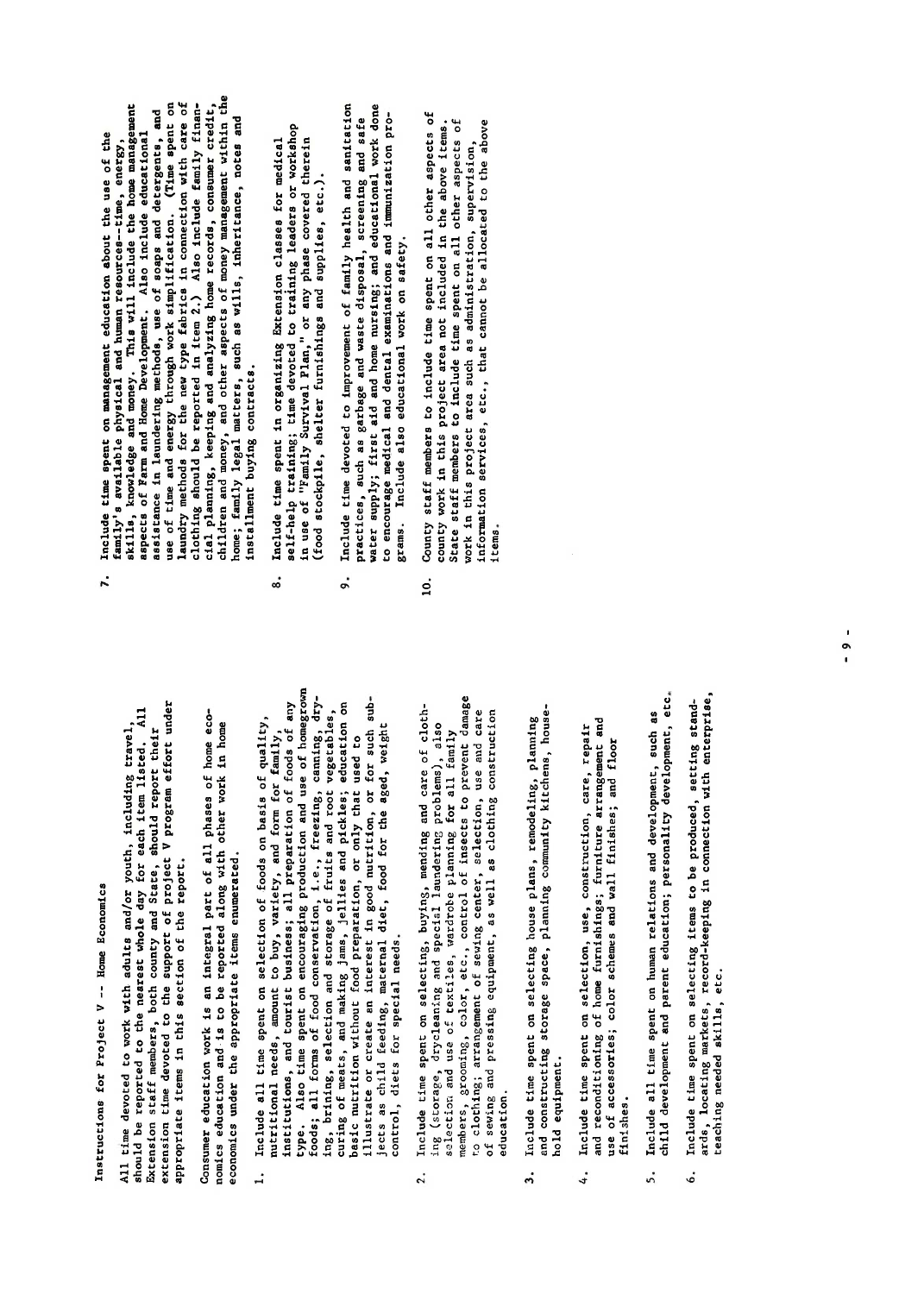## PROJECT VI -- 4-H - YOUTH DEVELOPMENT

| 1. | Number of 4-H Clubs<br>а.                                                              |              |
|----|----------------------------------------------------------------------------------------|--------------|
|    | Number of 4-H special interest groups<br>Ъ.                                            |              |
|    | Number of youth groups not 4-H<br>c.                                                   |              |
| 2. | 4-H members by age groups:                                                             |              |
|    | 9 years of age<br>27 <sub>2</sub><br>15 years of age                                   | 14           |
|    | 10 years of age<br>19<br>16 years of age                                               | <u>10</u>    |
|    | 11 years of age<br>35<br>17 years of age                                               | 5            |
|    | 12 years of age<br>35 <sub>1</sub><br>18 years of age                                  |              |
|    | 13 years of age<br>19 years of age<br>31                                               |              |
|    | 14 years of age<br>20                                                                  |              |
| 3. | 4-H members by years in club work:                                                     |              |
|    | 1st year<br>4th year<br>93                                                             | 15           |
|    | 2nd year<br>5th year<br>56                                                             |              |
|    | 6th year and above<br>3rd year<br>27                                                   |              |
| 4. | 4-H members enrolled by place of residence:                                            |              |
|    | Farm<br>20.<br>Urban                                                                   | 101          |
|    | Rural non-farm<br>77<br>Suburban                                                       |              |
| 5. | Different:                                                                             |              |
|    | 4-H members enrolled Boys 69<br>$Girls$ 129<br>а.                                      | Total 198    |
|    | Youth worked with<br>Ъ.<br>$Boys = 98$ Girls<br>not enrolled in 4-H                    | Total<br>76  |
|    | Older youth worked<br>$c_{\cdot}$<br>with (18 and over)<br>not in 4-H<br>Girls<br>Boys | <b>Total</b> |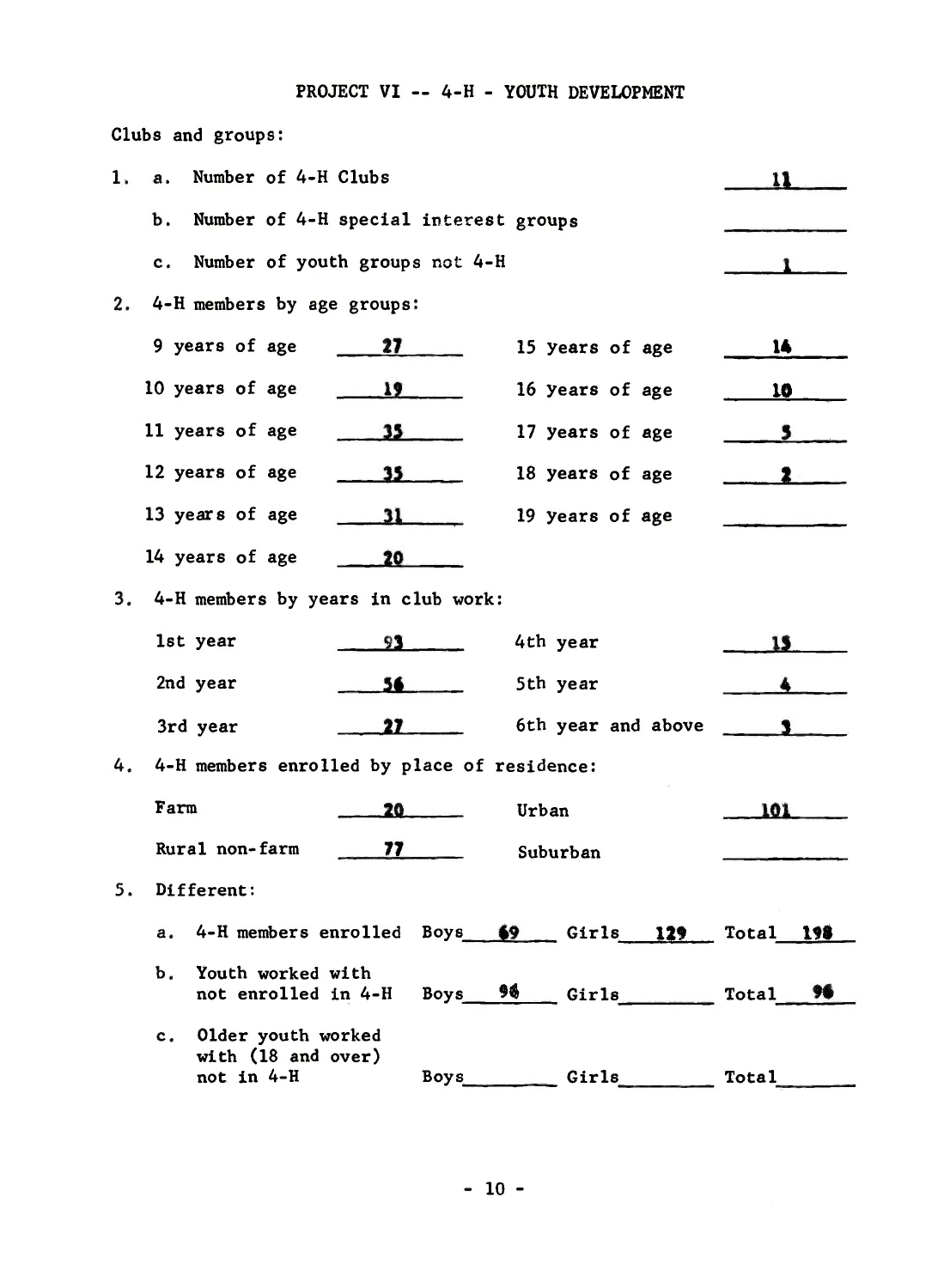6. Number of 4-H members receiving training through organized projects<br>and activities. (A member may be enrolled in more than one project<br>or activity under each of the following groups and should be counted each  $time.)$ 

|                |                                                                    | <b>Boys</b>    | Girls          |
|----------------|--------------------------------------------------------------------|----------------|----------------|
| $\mathbf{a}$ . | *Automotive.                                                       |                |                |
| Ъ.             | *Beef.                                                             | 21             | 15             |
| c.             | *Conservation program total                                        |                |                |
|                | (Forestry). $\cdots$ .                                             |                |                |
|                | (Grasslands).                                                      |                |                |
|                | (Soil and water).                                                  |                |                |
|                | $(\text{Width} \cdot \cdot \cdot \cdot \cdot \cdot \cdot \cdot$    |                |                |
| d.             | $*$ Dairy                                                          |                |                |
| e.             | *Dog care and training $\ldots$ .                                  |                |                |
| f.             | *Electric.                                                         | 4              | $\mathcal{P}$  |
| g.             | *Entomology.                                                       | $\mathcal{P}$  | $\mathbf{1}$   |
| h.             | Farm management                                                    |                |                |
| i.             | *Field Crops (Agronomy-soils-crops).                               |                |                |
| $\mathbf{i}$ . | Flower gardening.                                                  |                |                |
| k.             | *Home grounds beautification                                       | $\mathbf{1}$   | $\mathbf{1}$   |
| 1.             | Horses and ponies                                                  | $\overline{9}$ | 12             |
| m.             | Horticulture (fruits-vegetables)                                   | $\mathbf{1}$   | $\overline{1}$ |
| n.             | Marketing (town and country                                        |                |                |
|                | business, etc.).                                                   |                |                |
| о.             | Plant pathology $\cdots$                                           |                |                |
| p.             | *Poultry (Inc. turkeys, geese,                                     |                |                |
|                | pigeons, etc.)                                                     | 4              |                |
| q.             | Rabbits                                                            |                | $\overline{2}$ |
| r.             | Sheep                                                              | 12             | Q              |
| s.             | Small motors.                                                      |                |                |
| t.             | $*$ Swine                                                          | $\overline{7}$ | 1              |
| u.             | *Tractor                                                           |                |                |
| v.             | Woodworking and other shop work                                    |                |                |
| w.             | *Clothing.                                                         |                | 81             |
| x.             | Family life education                                              |                |                |
| y.             | Foods and nutrition total<br>TE.<br>$\mathbf{H}$<br>$\mathbf{H}$   | 5.             | 55             |
| z.             | ÷<br>(bread-cereal)<br>Ħ<br>$\mathbf{H}$<br>$\mathbf{I}$ s         |                |                |
| aa.            | $\star$<br>(canning-freezing)<br>$\star$<br>u<br>n<br>$\mathbf{H}$ |                |                |
| ЪЪ.            | (dairy foods).                                                     |                |                |
| cc.            | Home improvement and furnishings                                   | $\mathbf{1}$   | $\overline{3}$ |
| dd.            | Home management                                                    |                |                |
| ee.            | Personal development.                                              |                |                |
| ff.            | Career exploration.                                                |                |                |
| gg.            | Community service                                                  |                |                |
| hh.            | Crafts.                                                            | 18             | 25             |
| ii.            | Emergency preparedness.                                            |                |                |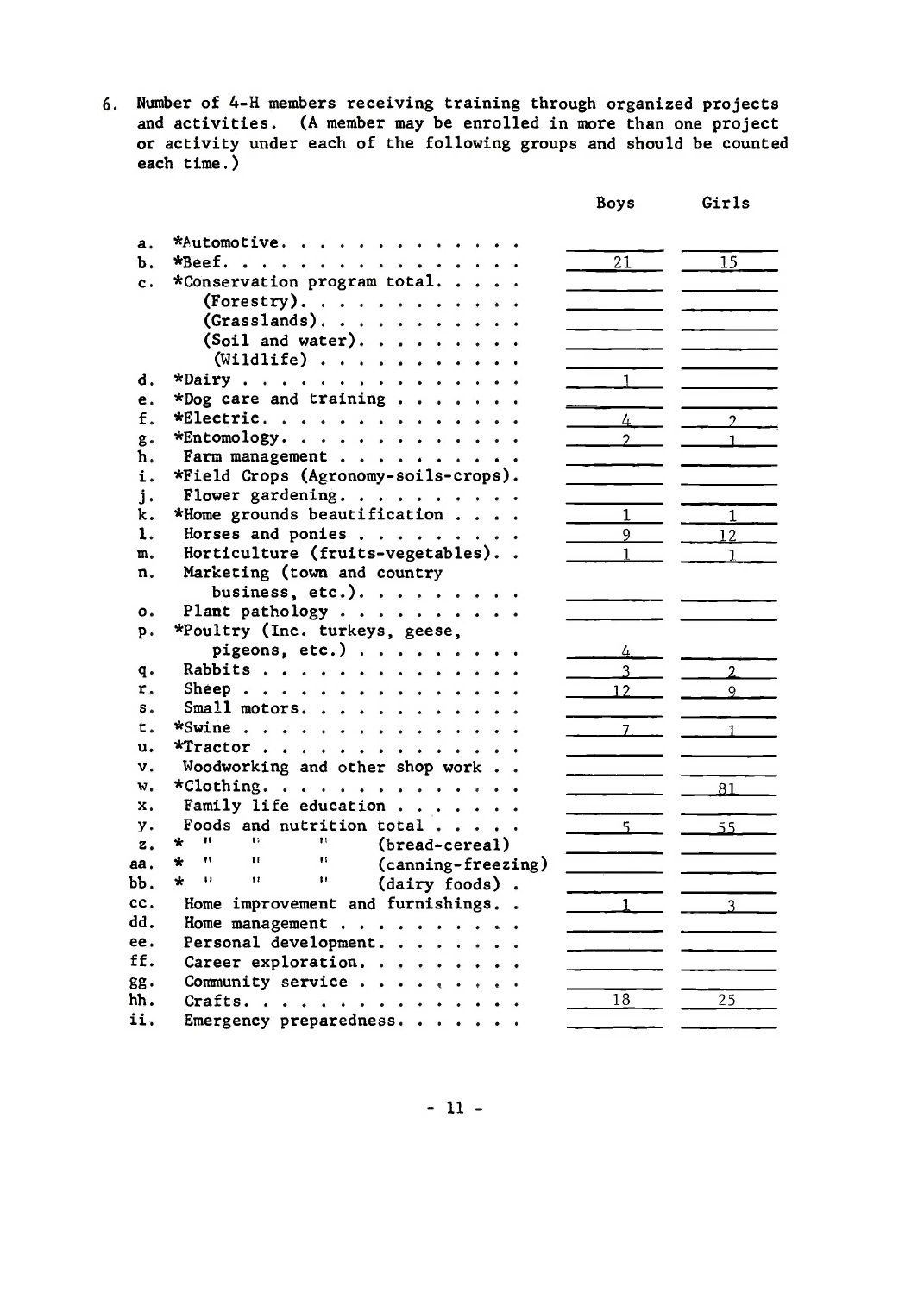| jj.<br>kk.<br>11. | *Health - physical fitness<br>*Photography.<br>*Public speaking.                                                                               | $\sim$ 2<br>$\overline{1}$                                                                                                                                                                                                     | $3$ $\overline{\phantom{1}}$<br>$\frac{2}{\sqrt{2}}$ |
|-------------------|------------------------------------------------------------------------------------------------------------------------------------------------|--------------------------------------------------------------------------------------------------------------------------------------------------------------------------------------------------------------------------------|------------------------------------------------------|
| mn.               | *Recreation                                                                                                                                    |                                                                                                                                                                                                                                |                                                      |
| nn.               | *Safety                                                                                                                                        |                                                                                                                                                                                                                                |                                                      |
| 00.               | *Special citizenship and public                                                                                                                |                                                                                                                                                                                                                                |                                                      |
|                   | affairs education.                                                                                                                             |                                                                                                                                                                                                                                |                                                      |
| PP.               | Special science not listed                                                                                                                     |                                                                                                                                                                                                                                |                                                      |
| qq.               | Demonstrations                                                                                                                                 | 35 <sub>1</sub>                                                                                                                                                                                                                | 89                                                   |
| rr.               | Judging.                                                                                                                                       | 32                                                                                                                                                                                                                             | 87                                                   |
| SS.               | *Dress revues - local, county                                                                                                                  |                                                                                                                                                                                                                                | 27                                                   |
| tt.               | 4-H camps.                                                                                                                                     | 33                                                                                                                                                                                                                             | 53                                                   |
| uu.               | Other - list Knitting, Child Care, Bees                                                                                                        |                                                                                                                                                                                                                                | 11                                                   |
| vv.               | Ħ<br>.                                                                                                                                         |                                                                                                                                                                                                                                |                                                      |
| ww.               | Total enrollment in projects and                                                                                                               |                                                                                                                                                                                                                                |                                                      |
|                   | activities                                                                                                                                     | 193                                                                                                                                                                                                                            | 480                                                  |
| 7.                | Number of different boys and girls in:<br>An agricultural project.<br>A home economics project<br>Projects other than agriculture and home ec. |                                                                                                                                                                                                                                | 63<br>107<br>28                                      |
| 8.                | Number of youth reached through special teen-age nutrition programs:                                                                           |                                                                                                                                                                                                                                |                                                      |
|                   | Boys Girls Communications                                                                                                                      | Total the contract of the contract of the contract of the contract of the contract of the contract of the contract of the contract of the contract of the contract of the contract of the contract of the contract of the cont |                                                      |
|                   |                                                                                                                                                |                                                                                                                                                                                                                                |                                                      |
| 9.                | Leadership development                                                                                                                         |                                                                                                                                                                                                                                |                                                      |
|                   | Number of leaders:                                                                                                                             | Men                                                                                                                                                                                                                            | Women                                                |
|                   |                                                                                                                                                |                                                                                                                                                                                                                                |                                                      |
|                   | Organizational leaders.<br>a.                                                                                                                  |                                                                                                                                                                                                                                | 6                                                    |
|                   | Project or subject matter leaders<br>Ъ.                                                                                                        | $\overline{5}$                                                                                                                                                                                                                 | 20                                                   |
|                   | County project chairmen<br>c.                                                                                                                  |                                                                                                                                                                                                                                |                                                      |
|                   | Other adult leaders, i.e., activity<br>d.                                                                                                      |                                                                                                                                                                                                                                |                                                      |
|                   | leaders, resource leaders                                                                                                                      |                                                                                                                                                                                                                                |                                                      |
|                   | Number on councils - local<br>е.                                                                                                               |                                                                                                                                                                                                                                |                                                      |
|                   | sponsoring committees<br>f.                                                                                                                    | 9                                                                                                                                                                                                                              | 29                                                   |
|                   | Total different adult leaders                                                                                                                  | 8                                                                                                                                                                                                                              | 26                                                   |
|                   | Leaders of other youth organiza-<br>g.                                                                                                         |                                                                                                                                                                                                                                |                                                      |
|                   | tions assisted.                                                                                                                                | 2                                                                                                                                                                                                                              |                                                      |
|                   | Number of adult leaders:<br>h.                                                                                                                 |                                                                                                                                                                                                                                |                                                      |
|                   |                                                                                                                                                |                                                                                                                                                                                                                                |                                                      |
|                   | 1st $yr = 9$                                                                                                                                   | 4th $yr$ 4                                                                                                                                                                                                                     |                                                      |
|                   | 2nd $yr$ 8<br>$3rd yr$ 5                                                                                                                       | 5th $yr$ 4                                                                                                                                                                                                                     |                                                      |
| i.                | Junior 4-H Club leaders:                                                                                                                       | Over 5 yrs. $4$                                                                                                                                                                                                                |                                                      |
|                   | Boys $2$<br>$Girls$ $14$ $Total$ $16$                                                                                                          |                                                                                                                                                                                                                                |                                                      |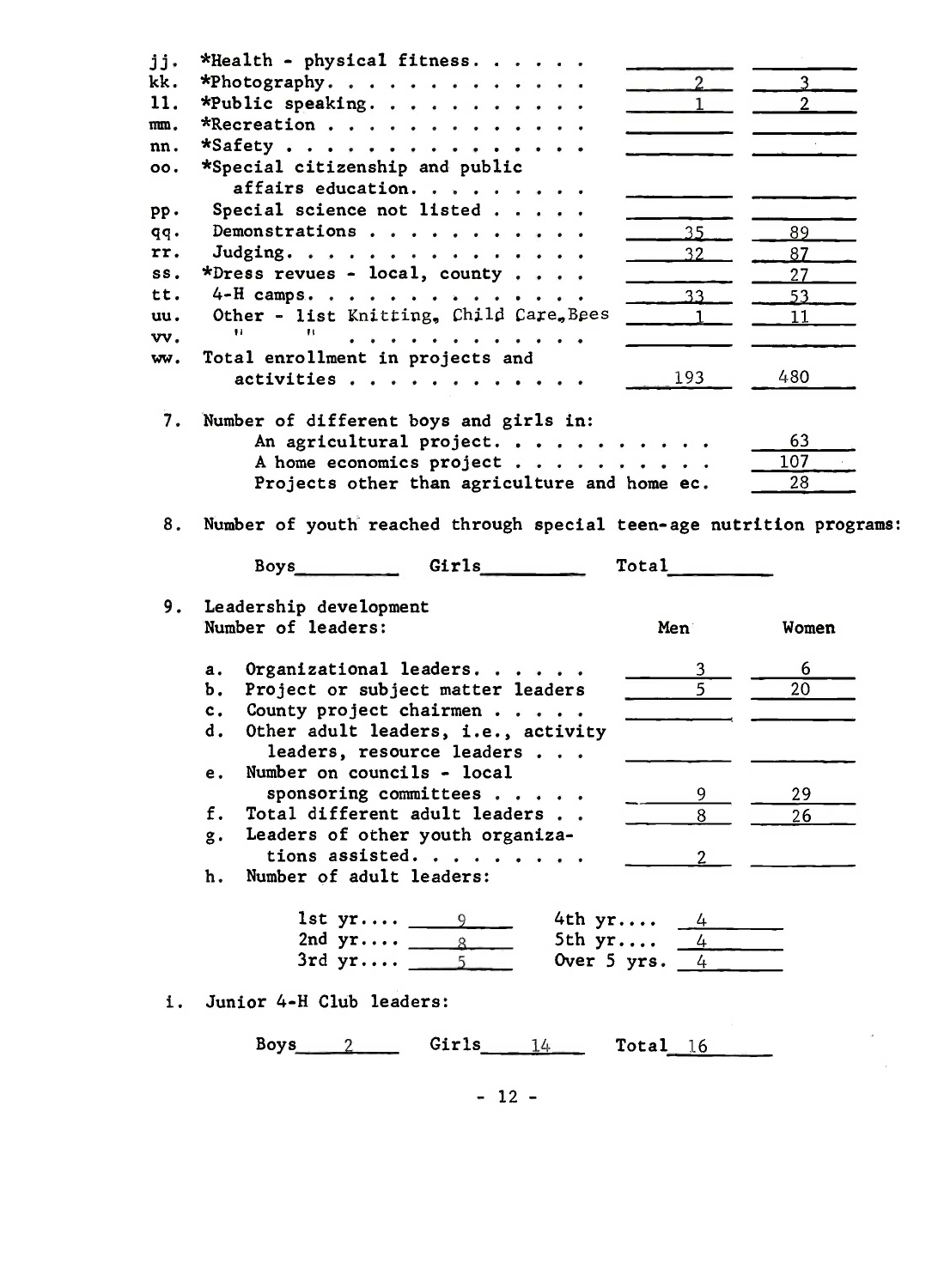Instructions for Project VI -- 4-H Youth Development

- throughout all or a large part of the year.  $1a.$
- number of 4-H special interest groups in the county not In a shorter period of time. The .<br>م
- $\ddot{\circ}$
- under, ten years old, etc.  $\ddot{2}$
- Self-explanatory.  $\ddot{\phantom{0}}$

 $\ddot{ }$ 

- $\mathbb{R}^n$ ing through organized extension programs and identified with projects and or activity in the shown that are activity in the shown that an activity in the shown that an activi income from farm produce." Farm:
	- 2,500 or less and not farm as defined above.
- $(100,000$  or more).
- areas of the larger cities (100,000 or more).
- No explanation needed. Ša.
- but who were not counted as 4-H Club members. á
- over but single. ¿
- $\frac{1}{2}$  contract the number of boys and girls that are enrolled in the 4-H  $\alpha$  $\Xi$   $\Xi$ members in an organized way. ė.

 $\frac{3}{2}$   $\frac{3}{2}$   $\frac{3}{2}$   $\frac{3}{2}$   $\frac{3}{2}$   $\frac{3}{2}$   $\frac{3}{2}$   $\frac{3}{2}$   $\frac{3}{2}$   $\frac{3}{2}$   $\frac{3}{2}$   $\frac{3}{2}$   $\frac{3}{2}$   $\frac{3}{2}$   $\frac{3}{2}$   $\frac{3}{2}$   $\frac{3}{2}$   $\frac{3}{2}$   $\frac{3}{2}$   $\frac{3}{2}$   $\frac{3}{2}$   $\frac{3}{2}$  one county may have much greater educational impact than a project<br>in another. Report the number who received training in the areas<br>listed. Several areas are listed to get information for national awards programs. They are marked with an asterisk (\*).

- 
- $\sum_{i=1}^{n}$  and  $\sum_{i=1}^{n}$  and  $\sum_{i=1}^{n}$  defined by  $\sum_{i=1}^{n}$  defined by  $\sum_{i=1}^{n}$  defined by  $\sum_{i=1}^{n}$ under, ten years old.<br>Geologia i typ as a ag, 5a. No explanation needed.
- $\mathbb{R}$  and different individuals of  $\mathbb{R}$
- .<br>م
- 1a. The number of different 4-H Clubs in the county is to be reported under the second is item. A 4-H Club is an organized group of boys and organized group of an organized group o . given a planned program which is a planned program which is a planned program which is  $\frac{1}{2}$ throughout a large part of the year.<br>The years of the year of the year.  $\mathbf{F}_{\mathbf{a}}^{\mathbf{a}}$  and as a number of  $\mathbf{F}_{\mathbf{a}}^{\mathbf{a}}$  in the county  $\mathbf{F}_{\mathbf{a}}^{\mathbf{a}}$  and  $\mathbf{F}_{\mathbf{a}}^{\mathbf{a}}$  and  $\mathbf{F}_{\mathbf{a}}^{\mathbf{a}}$  and  $\mathbf{F}_{\mathbf{a}}^{\mathbf{a}}$  $\frac{1}{2}$  , we go as the clubs list clubs listed as the clubs list  $\frac{1}{2}$  and  $\frac{1}{2}$  . The clubs list  $\frac{1}{2}$  and  $\frac{1}{2}$  and  $\frac{1}{2}$  and  $\frac{1}{2}$  and  $\frac{1}{2}$  and  $\frac{1}{2}$  and  $\frac{1}{2}$  and  $\frac{1}{2}$  and one meeting or it may be a series of meeting usually concentrated with the series of the meetings usually conce<br>The concentration of meetings usually concentrated with the series of the concentration of the concentration o c. The number of groups with a group with a group with a group of groups with a group of groups but a group of<br>A group of groups but a group of groups but a group of groups and groups and groups and groups and groups and not labels and they might be Scout groups. chapters, Boys' Clubs, Clubs, Clubs, Clubs, Achievement groups, Achievement groups, Maria Groups, Achievement 2. In the appropriate blank report all enrollees nine years old and  $\begin{array}{ccc} \mathbf{F}_{\mathbf{A}} & \mathbf{F}_{\mathbf{A}} & \mathbf{F}_{\mathbf{A}} & \mathbf{F}_{\mathbf{A}} & \mathbf{F}_{\mathbf{A}} & \mathbf{F}_{\mathbf{A}} & \mathbf{F}_{\mathbf{A}} & \mathbf{F}_{\mathbf{A}} & \mathbf{F}_{\mathbf{A}} & \mathbf{F}_{\mathbf{A}} & \mathbf{F}_{\mathbf{A}} & \mathbf{F}_{\mathbf{A}} & \mathbf{F}_{\mathbf{A}} & \mathbf{F}_{\mathbf{A}} & \mathbf{F}_{\mathbf{A}} & \mathbf{F}_{\mathbf{A}} & \mathbf{F$ U.S. Census definition. "It's a farm if the acres to a farm if the acres to a farm if the acres to a farm if t<br>It's a farm if the acres to acres than the acres to a farm if the second to a farm if the second to a farm if  $\begin{array}{ll} \text{...} \ \text{...} \ \text{...} \ \text{...} \ \text{...} \ \text{...} \ \text{...} \ \text{...} \ \text{...} \ \text{...} \ \text{...} \ \text{...} \ \text{...} \ \text{...} \ \text{...} \ \text{...} \ \text{...} \ \text{...} \ \text{...} \ \text{...} \ \text{...} \ \text{...} \ \text{...} \ \text{...} \ \text{...} \ \text{...} \ \text{...} \ \text{...} \ \text{...} \ \text{...} \ \text{...} \ \text{...} \ \text{...} \ \text{...} \ \text{...} \ \text{$ Rural non-farming in the international contract of the end of 4-H members who live in the international contra<br>Figures of 4-H members who live in the end of the end of the end of the end of the end of the end of the end o 2,500 or less and not farmer and not farmer and not farmer and above. It is a defined above. It is a definitiv<br>In definitive above the product of the contract of the contract of the contract of the contract of the contract Urban: Report numbers of 4-H members living in concentrations of 4-H members living in concentrations of 4-H m<br>Urban: A members of 4-H members of 4-H members of 4-H members of 4-H members of 4-H members of 4-H members of over 2,500 per 2,500 per 2,500 per 2,500 per 2,500 per 2,500 per 2,500 per 2,500 per 2,500 per 2,500 per 2,500<br>(100,000 per 2,500 per 2,500 per 2,500 per 2,500 per 2,500 per 2,500 per 2,500 per 2,500 per 2,500 per 2,500 p<br> Burban: Report numbers who live in the subset of the subset of the subset of the subset of the subset of the s areas of the larger cities (100,000 or more). It is a second the larger conditions of the large second the lar<br>In the larger conditions of the larger conditions of the larger conditions of the larger conditions of the lar ċ.
	- .<br>J
- .<br>فا
- t.
- Report the number of adult volunteer leaders of other non-extension youth serving groups or organizations such as Scouts, Boys' Clubs, cirls' Clubs, Bluebirds, Campfire Girls, Junior Achievement, etc. These may have participated in regular extension leader training sessions or you may have had special sessions for them. ė.
- 
- awards programs. They are marked with an asterisk (\*) .  $\begin{array}{ccc} \mathbf{r} & \mathbf{r} & \mathbf{r} \\ \mathbf{r} & \mathbf{r} & \mathbf{r} \\ \mathbf{r} & \mathbf{r} & \mathbf{r} \end{array}$  $\ddot{a}$  - $\begin{array}{cc} \mathbf{e} & \mathbf{e} \\ \mathbf{f} & \mathbf{e} \end{array}$  $\frac{1}{2}$  than the regular foods and nutrition projects, i.e., special projects, i.e., special projects, i.e., special projects, i.e., special projects, i.e., special projects, i.e., special projects, i.e., special projec  $\frac{1}{2}$  $\Xi$  or  $\Xi$ 9a. Report the number of adults who work directly with 4-H Club members  $\frac{1}{4}$  $f_{\rm eff}$  organizing, planning and conducting the local 4-H  $\alpha$  $\mathbf{a}$  adults who work directly with  $\mathbf{a}$ in planning and teaching the subject matter for <sup>a</sup> project or activ- $\ddot{a}$  in a  $\ddot{b}$  in a period of several weeks or monother  $\ddot{b}$  and  $\ddot{b}$  in a period of several weeks or  $\ddot{b}$  in a period of  $\ddot{b}$  in a period of  $\ddot{b}$  in a period of  $\ddot{b}$  in a period of  $\ddot{b}$  $\sum_{i=1}^{\infty}$  and adults who assume county or area wide responsibility or area wide responsibility or area wide responsibility. ity for planning and teaching the project subject subject subject subject subject subject  $\mathbf{r}_i$  $t = \frac{1}{2}$  $\frac{3}{2}$  with  $\frac{3}{2}$  members but spend the interval pro- $\frac{1}{2}$ ject area.  $\mathcal{L}$  report the number of other adults considered as leaders not fitting  $\mathcal{L}$  $\mathbf{a}$  the above descriptions. The above descriptions of the above descriptions.  $\mathbb{R}$ e. Report the number of adults on  $4$  and  $\mathbb{R}$  and extension county county county county county county county county county county county county county county county county county county county county county c  $\overline{a}$ dvisoring committees, parent committees, parent committees, parent committees, parent committees, parent committees,  $\overline{a}$  $e^{i\theta}$  do not in this capacity with  $e^{i\theta}$  and  $e^{i\theta}$  with  $e^{i\theta}$  $\overline{u}$  $\begin{array}{ll} \mathbf{e}, & \mathbf{e}, & \mathbf{e}, \\ \mathbf{e}, & \mathbf{e}, & \mathbf{e} \end{array}$  $\alpha$  is the same per. g. Report the number of adult volunteer leaders of other non-extension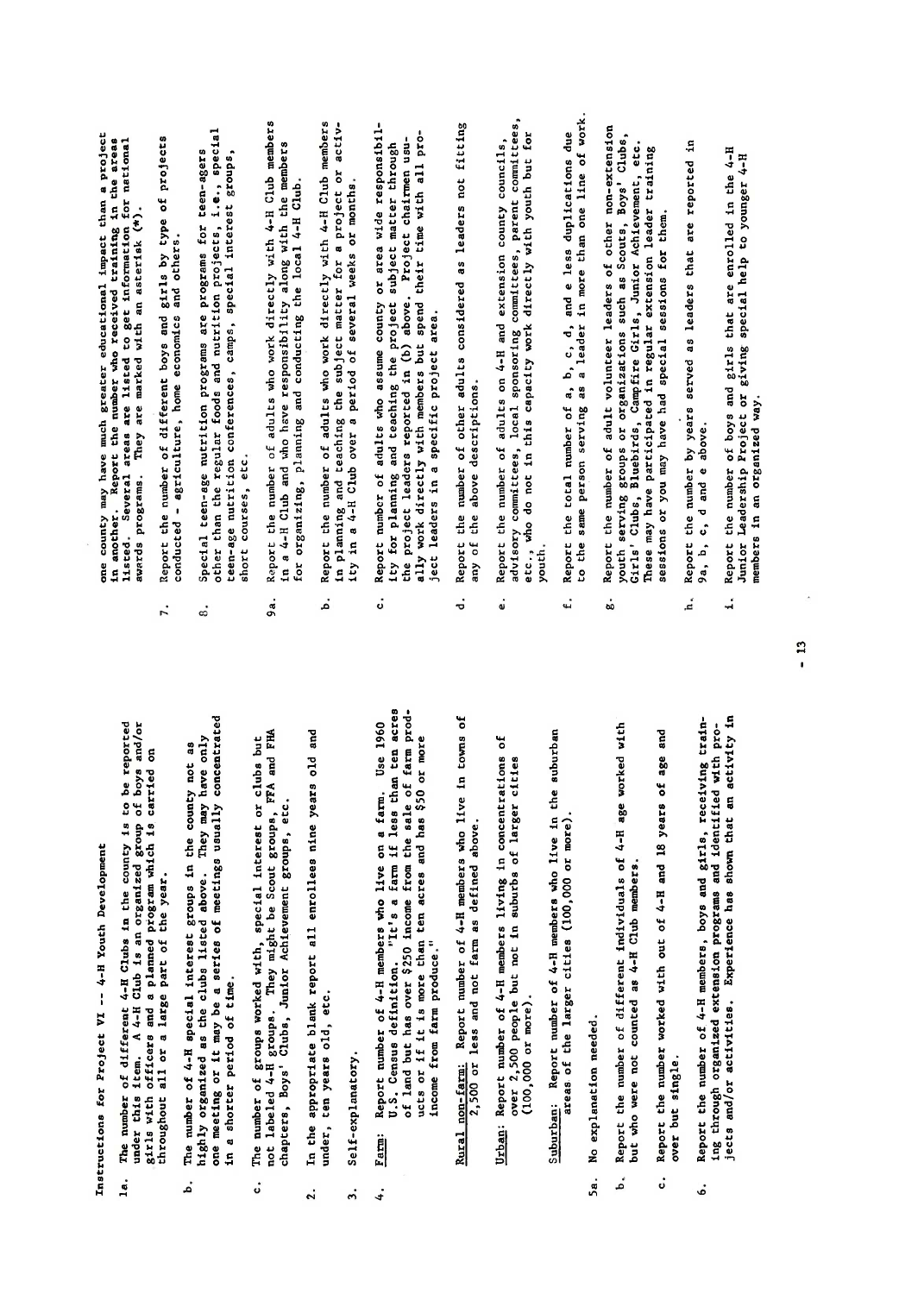| $\overline{\mathbf{c}}$<br>area<br>and/or youth<br>State staff<br>the nearest<br>٥J<br>preparation of materials, speeches, radio and television programs<br>area,<br>services, etc., that cannot<br>aspects<br>to work<br>in this<br>report<br>efforts with State, county, city and town governments with respect<br>County staff members to include time spent on all other aspects of county work in this project<br>and working with resource development groups such as<br>on all other<br>devoted<br>should<br><b>items</b><br>including travel, should be reported to<br>adults<br>and<br>area staff<br>appropriate<br>County<br>Days<br>and State,<br>ム<br>28<br>2<br>$\mathbf{1}$<br>$\mathbf{1}$<br>with<br>spent<br>Conservation, C.of C Clean up, Conservation<br>Extension staff members, both county<br>time<br>supervision, information<br>program effort under<br>of resource development and public affairs<br>and<br>and<br>- Resource Development and Public Affairs<br>to include<br>human resource development.)<br>Work with State, county and local government groups on resource<br>organizations,<br>both economic<br>for use with groups and in other resource development<br>Recreational-Civil Defense<br>members<br>public affairs.<br>opment groups, RAD, etc.<br>(Include<br>Organizing and working with resource development<br>VII<br>adults and/or youth,<br>staff<br>of Project<br>administration,<br>ecisions regarding:<br>development groups.<br>State<br>all types.<br>to organizing<br>and<br>support<br>A <sub>11</sub><br>items.<br>items.<br>to the<br>related to resource development<br>development and public affairs.<br>BLM.<br><b>bf</b><br>3<br>a<br>٥<br>u<br>whole day for each item listed.<br>Δ<br>$\frac{\text{(specific)}\ \text{S}}{\text{(SIC)}\ \text{(SIC)}}$<br>All time devoted to work with<br>extension time devoted to the<br>not included in the above<br>such<br>to the above<br>county and community deve<br>resource development work<br>affairs programs.<br>Planning and development<br>material for use with gro<br>Helping people make<br>Instructions for Project VII<br>Include all time devoted<br>Include all time devoted<br>Include all time devoted<br>project<br>Total man days<br>agencies and other<br>section of the report.<br>be allocated<br>in this<br>pub <sub>11c</sub><br>Other<br>work<br>$\mathbf{I}$<br>ကြ<br> z <br>4.<br>$\mathbf{L}$<br>$\ddot{\mathbf{a}}$<br>4.<br>$\ddot{ }$ |  |       |
|---------------------------------------------------------------------------------------------------------------------------------------------------------------------------------------------------------------------------------------------------------------------------------------------------------------------------------------------------------------------------------------------------------------------------------------------------------------------------------------------------------------------------------------------------------------------------------------------------------------------------------------------------------------------------------------------------------------------------------------------------------------------------------------------------------------------------------------------------------------------------------------------------------------------------------------------------------------------------------------------------------------------------------------------------------------------------------------------------------------------------------------------------------------------------------------------------------------------------------------------------------------------------------------------------------------------------------------------------------------------------------------------------------------------------------------------------------------------------------------------------------------------------------------------------------------------------------------------------------------------------------------------------------------------------------------------------------------------------------------------------------------------------------------------------------------------------------------------------------------------------------------------------------------------------------------------------------------------------------------------------------------------------------------------------------------------------------------------------------------------------------------------------------------------------------------------------------------------------------------------------------------------------------------------------------------------------------------------------------------------------------------------------------------------------------------------------------------------------------|--|-------|
|                                                                                                                                                                                                                                                                                                                                                                                                                                                                                                                                                                                                                                                                                                                                                                                                                                                                                                                                                                                                                                                                                                                                                                                                                                                                                                                                                                                                                                                                                                                                                                                                                                                                                                                                                                                                                                                                                                                                                                                                                                                                                                                                                                                                                                                                                                                                                                                                                                                                                 |  |       |
|                                                                                                                                                                                                                                                                                                                                                                                                                                                                                                                                                                                                                                                                                                                                                                                                                                                                                                                                                                                                                                                                                                                                                                                                                                                                                                                                                                                                                                                                                                                                                                                                                                                                                                                                                                                                                                                                                                                                                                                                                                                                                                                                                                                                                                                                                                                                                                                                                                                                                 |  |       |
|                                                                                                                                                                                                                                                                                                                                                                                                                                                                                                                                                                                                                                                                                                                                                                                                                                                                                                                                                                                                                                                                                                                                                                                                                                                                                                                                                                                                                                                                                                                                                                                                                                                                                                                                                                                                                                                                                                                                                                                                                                                                                                                                                                                                                                                                                                                                                                                                                                                                                 |  |       |
|                                                                                                                                                                                                                                                                                                                                                                                                                                                                                                                                                                                                                                                                                                                                                                                                                                                                                                                                                                                                                                                                                                                                                                                                                                                                                                                                                                                                                                                                                                                                                                                                                                                                                                                                                                                                                                                                                                                                                                                                                                                                                                                                                                                                                                                                                                                                                                                                                                                                                 |  |       |
|                                                                                                                                                                                                                                                                                                                                                                                                                                                                                                                                                                                                                                                                                                                                                                                                                                                                                                                                                                                                                                                                                                                                                                                                                                                                                                                                                                                                                                                                                                                                                                                                                                                                                                                                                                                                                                                                                                                                                                                                                                                                                                                                                                                                                                                                                                                                                                                                                                                                                 |  |       |
|                                                                                                                                                                                                                                                                                                                                                                                                                                                                                                                                                                                                                                                                                                                                                                                                                                                                                                                                                                                                                                                                                                                                                                                                                                                                                                                                                                                                                                                                                                                                                                                                                                                                                                                                                                                                                                                                                                                                                                                                                                                                                                                                                                                                                                                                                                                                                                                                                                                                                 |  |       |
|                                                                                                                                                                                                                                                                                                                                                                                                                                                                                                                                                                                                                                                                                                                                                                                                                                                                                                                                                                                                                                                                                                                                                                                                                                                                                                                                                                                                                                                                                                                                                                                                                                                                                                                                                                                                                                                                                                                                                                                                                                                                                                                                                                                                                                                                                                                                                                                                                                                                                 |  |       |
|                                                                                                                                                                                                                                                                                                                                                                                                                                                                                                                                                                                                                                                                                                                                                                                                                                                                                                                                                                                                                                                                                                                                                                                                                                                                                                                                                                                                                                                                                                                                                                                                                                                                                                                                                                                                                                                                                                                                                                                                                                                                                                                                                                                                                                                                                                                                                                                                                                                                                 |  |       |
|                                                                                                                                                                                                                                                                                                                                                                                                                                                                                                                                                                                                                                                                                                                                                                                                                                                                                                                                                                                                                                                                                                                                                                                                                                                                                                                                                                                                                                                                                                                                                                                                                                                                                                                                                                                                                                                                                                                                                                                                                                                                                                                                                                                                                                                                                                                                                                                                                                                                                 |  | their |
|                                                                                                                                                                                                                                                                                                                                                                                                                                                                                                                                                                                                                                                                                                                                                                                                                                                                                                                                                                                                                                                                                                                                                                                                                                                                                                                                                                                                                                                                                                                                                                                                                                                                                                                                                                                                                                                                                                                                                                                                                                                                                                                                                                                                                                                                                                                                                                                                                                                                                 |  |       |
|                                                                                                                                                                                                                                                                                                                                                                                                                                                                                                                                                                                                                                                                                                                                                                                                                                                                                                                                                                                                                                                                                                                                                                                                                                                                                                                                                                                                                                                                                                                                                                                                                                                                                                                                                                                                                                                                                                                                                                                                                                                                                                                                                                                                                                                                                                                                                                                                                                                                                 |  |       |
|                                                                                                                                                                                                                                                                                                                                                                                                                                                                                                                                                                                                                                                                                                                                                                                                                                                                                                                                                                                                                                                                                                                                                                                                                                                                                                                                                                                                                                                                                                                                                                                                                                                                                                                                                                                                                                                                                                                                                                                                                                                                                                                                                                                                                                                                                                                                                                                                                                                                                 |  |       |
|                                                                                                                                                                                                                                                                                                                                                                                                                                                                                                                                                                                                                                                                                                                                                                                                                                                                                                                                                                                                                                                                                                                                                                                                                                                                                                                                                                                                                                                                                                                                                                                                                                                                                                                                                                                                                                                                                                                                                                                                                                                                                                                                                                                                                                                                                                                                                                                                                                                                                 |  |       |
| 1<br>4<br>$\mathbf{I}$                                                                                                                                                                                                                                                                                                                                                                                                                                                                                                                                                                                                                                                                                                                                                                                                                                                                                                                                                                                                                                                                                                                                                                                                                                                                                                                                                                                                                                                                                                                                                                                                                                                                                                                                                                                                                                                                                                                                                                                                                                                                                                                                                                                                                                                                                                                                                                                                                                                          |  |       |
|                                                                                                                                                                                                                                                                                                                                                                                                                                                                                                                                                                                                                                                                                                                                                                                                                                                                                                                                                                                                                                                                                                                                                                                                                                                                                                                                                                                                                                                                                                                                                                                                                                                                                                                                                                                                                                                                                                                                                                                                                                                                                                                                                                                                                                                                                                                                                                                                                                                                                 |  |       |

PROJECT VII -- RESOURCE DEVELOPMENT AND PUBLIC AFFAIRS